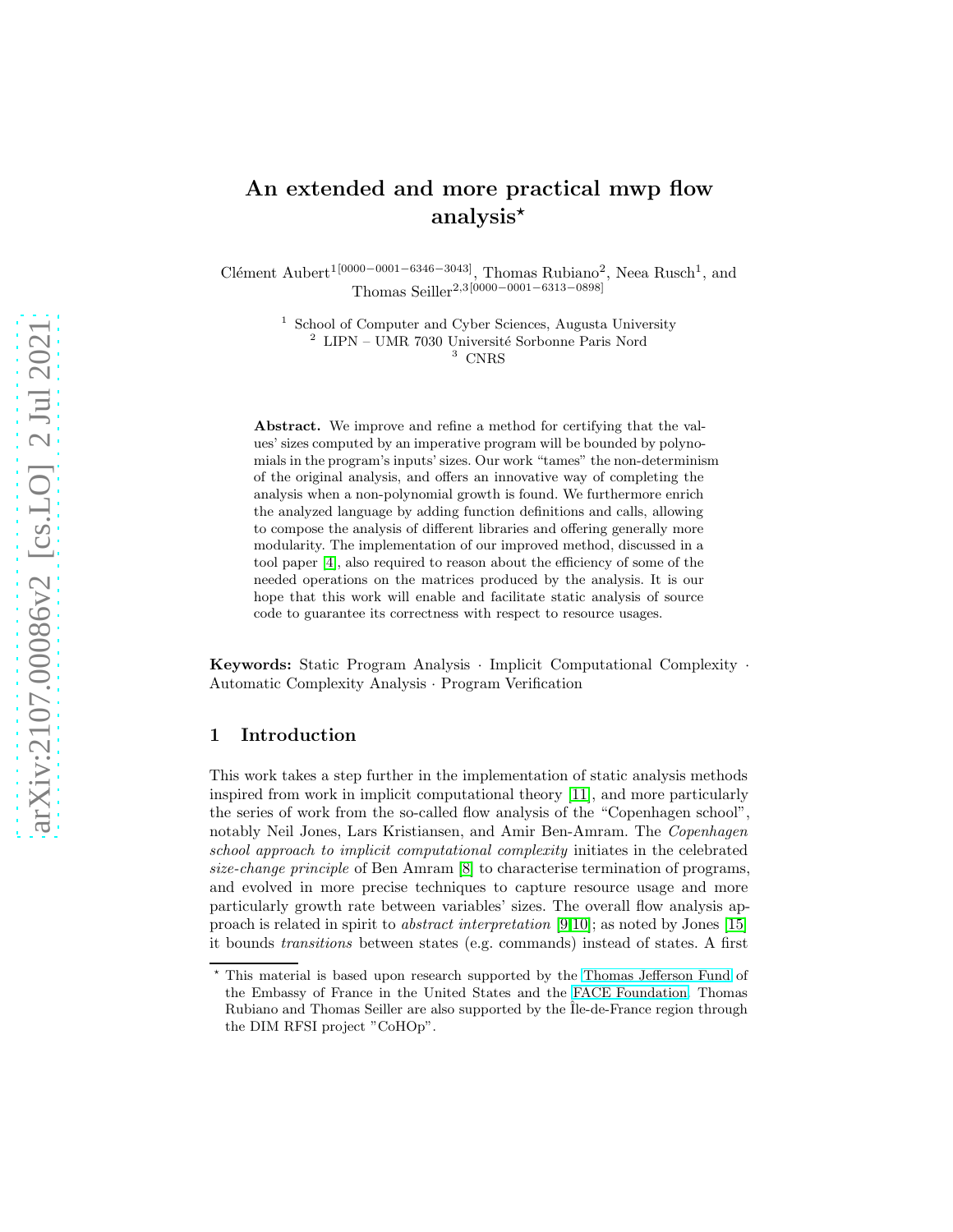work implemented this technique to develop a static analysis tool detecting loop quasi-invariants [\[22,](#page-17-0)[23\]](#page-17-1).

One landmark result in this series of work is the precise and detailed analysis of the relationship between the resource requirements of a computation and the way data might flow during the computation [\[14\]](#page-16-4). Thanks to a typing system resting on matrices with coefficients in the so-called mwp semi-ring, programs in a basic imperative language could be guaranteed to have variables growing at most polynomially with respect to their inputs. While this does not ensure termination, it provides a certificate that if the program terminates, it will do so in polynomial time and using at most polynomial space. We here continue in this direction and implement this "mwp-bounds analysis" [\[14\]](#page-16-4) on a fragment of the C programming language [\[4\]](#page-15-0).

Our contribution is both of practical and theoretical interest: a python program analyzing C source code is currently being developed [\[4\]](#page-15-0), and documented at <https://seiller.github.io/pymwp/>. This implementation largely benefited from the improvements discussed in the current paper and triggered the development of a modified analysis allowing for the use of more efficient algorithms to carry out the analysis. However, our theoretical contributions can be read independently from this implementation, and answers some of the questions asked by Jones and Kristiansen [\[14,](#page-16-4) Section 1.2], notably pushing further their method. Two of those questions are 1. Can the method be extended to richer languages? 2. How powerful and convenient is this method? We answer the first question positively, by adding treatment of function definition and calls, and by implementing the analysis on an actual programming language instead of a simple imperative language. Our work suggests that to answer the second question precisely, a lot of care is needed: the analysis uses matrices in a non-deterministic way to compute the influence of variables on each others, resulting in objects growing exponentially in number. By altering the semi-ring at the core of the original analysis, we show not only that more parsimonious methods can be used, but also that the mathematical machinery can be substituted. While our alternative approach essentially carries out the same analysis, we improved the implementability (and in fact implemented it already), re-usability and efficiency of the techniques while illustrating that the general method could be adapted easily for different types of analysis.

### 1.1 Complexity, resource growth and implementations: a brief tour

Our approach is conceptually guided by implicit computational complexity, that generally focus on restricting e.g. recursion [\[7](#page-15-2)[,18\]](#page-16-5) or type systems [\[5](#page-15-3)[,17\]](#page-16-6) to insure that a programming language captures a particular complexity class, or perform amortized resource analysis [\[13\]](#page-16-7). The particular domain concerned here, data-flow analysis, more specifically focuses on measuring or restricting loops in imperative programs [\[14](#page-16-4)[,16,](#page-16-8)[24\]](#page-17-2) and was implemented on e.g. low level assemblylike programs [\[21\]](#page-17-3).

However, our work is probably best compared with approaches coming from other communities sharing the same goal of finding worst case resource con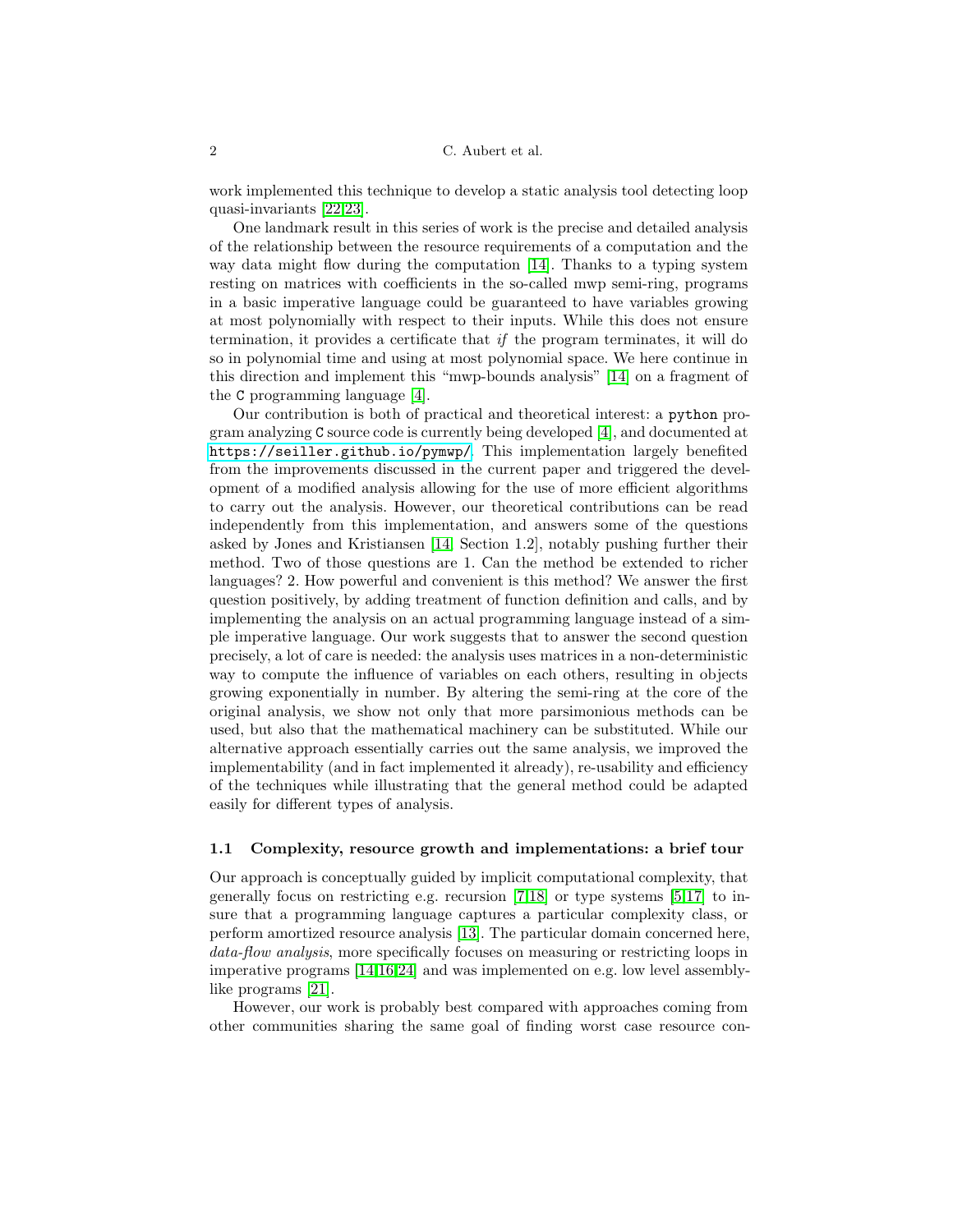sumption. Complexity analyzers of different languages, such as SPEED [\[12\]](#page-16-9) for C++, COSTA [\[2\]](#page-15-4) for Java bytecode, RaML for OCaml [\[20\]](#page-16-10) or Cerco [\[3\]](#page-15-5) for C all attempts to generate (possibly certified) cost annotation on (subsets of) programming languages in use.

### 1.2 Contribution: a different take on implementing the theory

We would like to argue that the "mwp" approach we are extending and making more practical is different from the previously mentioned implementations in four respects: 1. it is focused on the growth of variables instead of focusing on their possible values, 2. it is modular, in the sense that the internal machinery can be altered – as we illustrate in this paper – without the need to re-develop large chunks of the theory, 3. it is at the same time language-independent, as it reasons abstractly on imperative languages, and easy to port, as we illustrate with our implementation [\[4\]](#page-15-0), 4. it focuses on characterizations of "chunks" of any size of the program allowing to abstract values and their encoding.

# 2 Background: the original flow analysis

We here quickly recall the original syntax of the imperative language, that we will extend with function call and definition in [Sect. 4,](#page-10-0) then the original analysis by Jones and Kristiansen and its mathematical machinery.

### <span id="page-2-0"></span>2.1 Language analyzed: fragments of imperative language

We will be using the following imperative programming language, where variables range over R, X, X', Y, Z and Xi for  $i \in \mathbb{N}$ , and need not to be declared, and given the binary operations on expression  $-, +$ , and  $\times$ , and on booleans • (such as  $\wedge$ ,  $\vee$ , etc.), and a collection of comparison operators between expressions.

| $e := X \parallel e - e \parallel e + e \parallel e * e$                           | (Expression)         |
|------------------------------------------------------------------------------------|----------------------|
| $\mathbf{b} := \mathbf{e} \Box \mathbf{e} \parallel \mathbf{b} \bullet \mathbf{b}$ | (Boolean expression) |
| $C := X = e \parallel if b then C else C \parallel while b do \{C\}$               |                      |
| $loop X {C}    C ; C$                                                              | (Command)            |

The semantics is straightforward, with loop X  $\{C\}$  meaning "do C X times" and  $C$ ; C being used for sequentiality ("do C, then  $C$ "). We generally write "program" for a series of commands composed sequentially.

### 2.2 A Flow Calculus of mwp-Bounds for Complexity Analysis

The original paper [\[14\]](#page-16-4) studies flows between variables in imperative programs, that are of three types: maximum, weak polynomial and polynomial flows characterize the three forms of controls from one variable to another, with increasing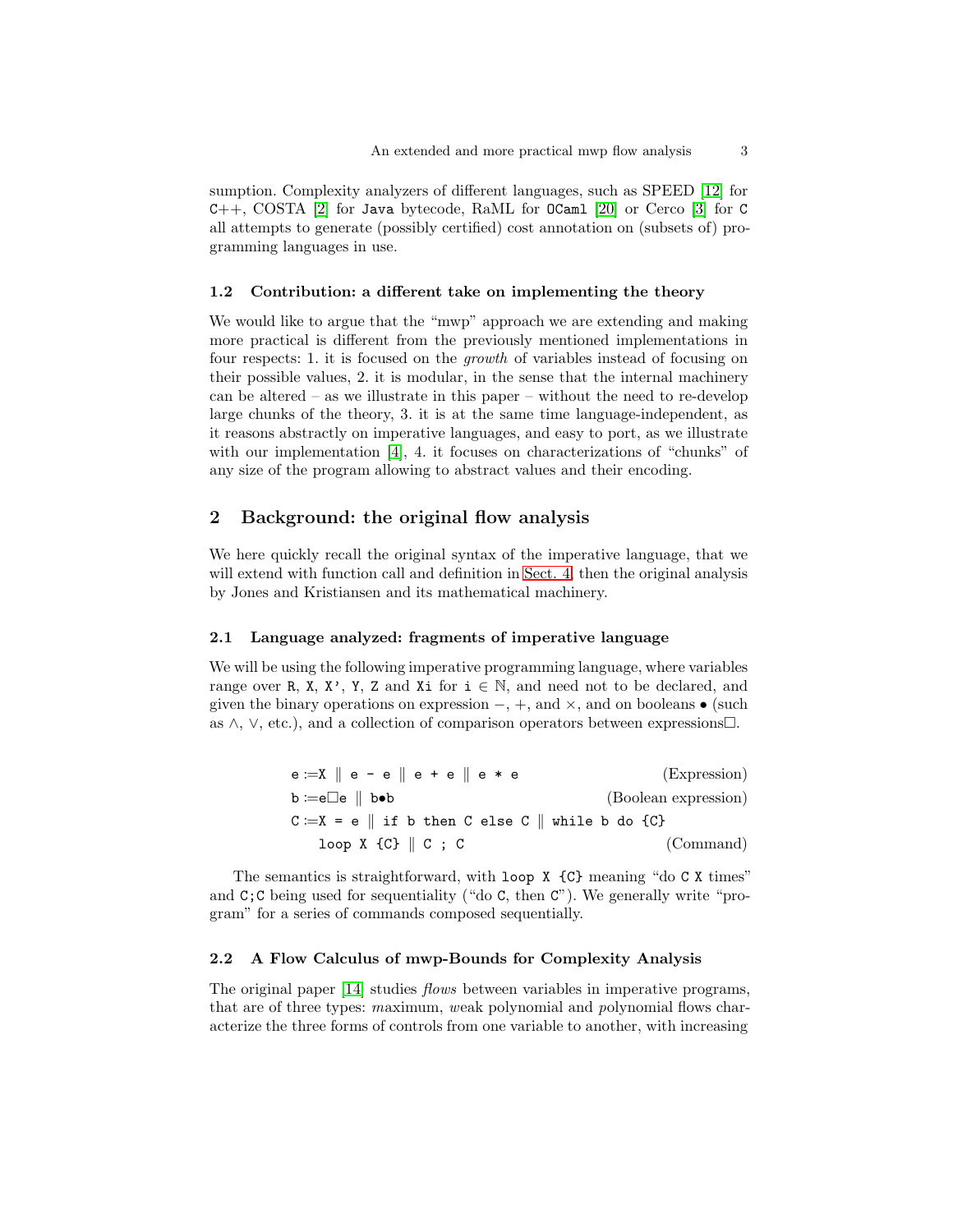growth rate[4](#page-3-0) . The programs are written in (a variation on) the language presented in [Sect. 2.1,](#page-2-0) and the bounds are represented and calculated thanks to vector and matrices whose coefficients are elements of the mwp semi-ring.

<span id="page-3-1"></span>**Definition 1** (mwp semi-ring, matrix algebra). Letting MWP =  $\{0, m, w, p\}$ with  $0 < m < w < p$ , and  $\alpha$ ,  $\beta$ ,  $\gamma$  range over MWP, the mwp semi-ring (MWP, 0, m, +, x) is defined with  $+ = \max$ ,  $\alpha \times \beta = \max(\alpha, \beta)$  if  $\alpha, \beta \neq 0$ , and 0 otherwise.

Fixing a natural number n, we use  $M, A, B, C, \ldots$  to denote  $n \times n$  matrices over MWP,  $M_{ij}$  for the coefficient in the ith row and jth column of  $M$ , + for the component wise addition, and  $\times$  for the product of matrices defined in a standard way. The 0-element for the addition is  $0_{ij} = 0$  for all i, j, and the 1-element for product is  $1_{ii} = m$ ,  $1_{ij} = 0$  if  $i \neq j$ , and the resulting structure M(MWP) is a semi-ring. Finally,  $M^0 = 1$ ,  $M^{m+1} = M \times M^m$  and the closure operator  $\cdot^*$  is defined as  $M^* = 1 + M + (M^2) + \dots$ 

Although not crucial to understand our development, details about strong semi-rings and the mwp semi-ring can be found in [Sect. A.1,](#page-17-4) and the general construction of a semi-ring whose elements are matrices with coefficients in a different semi-ring – so, in particular,  $M(MWP)$  – is given in [Sect. A.2.](#page-20-0)

Below, we let  $V_1$ ,  $V_2$  be column vectors with values in MWP,  $\alpha V_1$  to be the usual scalar product, and  $V_1 + V_2$  to be defined component-wise. We write  $\{^{\alpha}_{i}\}$ for the vector with 0 everywhere except for  $\alpha$  in its *i*th row, and  $\{a_i^{\beta}\}\$  for  $\{^{\alpha}_{i}\} + \{^{\beta}_{j}\}.$  Given a matrix M and a vector V,  $M \stackrel{j}{\leftarrow} V$  is M with the jth column vector replaced by V. We write  $\{^{\alpha}_{i} \rightarrow j\}$  for the matrix M with  $M_{ij} = \alpha$ and 0 everywhere else, and  $var(e)$  for the set of variables in the expression e. In the analysis, the assumption is made that exactly n different variables are manipulated throughout the analyzed program, n-vectors are assigned to expressions and  $n \times n$  matrices are assigned to commands using rules reminded in [Figure 1](#page-4-0) [\[14,](#page-16-4) Section 5].

The intuition is that if  $\vdash_{\text{\rm JK}} C : M$  can be derived using these rules, then all the values computed by C will grow at most polynomially w.r.t. its inputs: this is the core and powerful result of the original paper [\[14,](#page-16-4) Theorem 5.3]. Furthermore, the coefficient at  $M_{ij}$  carries quantitative information about the way Xi depends on  $Xj$ , knowing that 0- and m-flows are harmless and without constraints, but that w- and p- flows are more harmful w.r.t. polynomial bounds and need to be handled with care, particularly when used in loops – hence the condition on the L and W rules. Although simple in appearance, the proof techniques are far from trivial, but the relative simplicity of the derivation and of the matrices manipulated make the analysis flexible and easy to carry.

In fact, the assignment may fail in case of loops—that is, some programs may not be assigned a matrix—, as at least one of the variables used in the body of the loop may depend "too strongly" upon another, making it impossible to ensure polynomial bounds on the loop itself (as iterating the body can lead to super-polynomial dependencies).

<span id="page-3-0"></span><sup>4</sup> Note that 0 is also a possible type, corresponding to the absence of any dependency.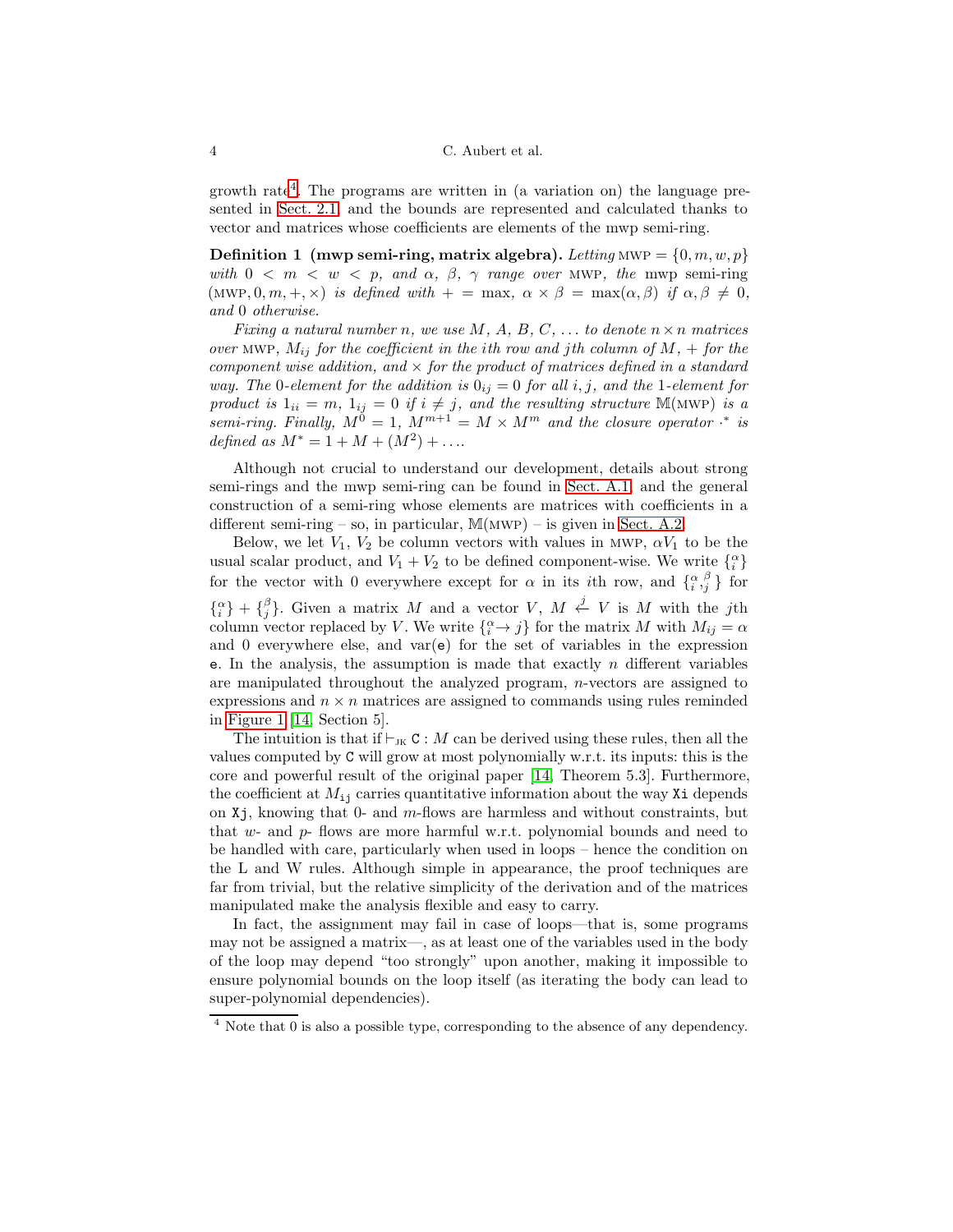An extended and more practical mwp flow analysis 5

<span id="page-4-0"></span>
$$
E_1 \leftarrow F_{JK} \mathbf{Xi} : \{ \frac{m}{i} \} \mathbf{E}1
$$
\n
$$
\frac{1}{\sum_{i} \mathbf{K} \mathbf{e} : \{ \frac{m}{i} \mid \mathbf{Xi} \in \text{var}(\mathbf{e}) \}} \mathbf{E}2
$$
\n
$$
\star \in \{+, -\} \frac{\frac{1}{\sum_{i} \mathbf{K} \mathbf{e} \mathbf{1} : V_1}{\sum_{i} \mathbf{K} \mathbf{e} \mathbf{1} : V_2}}{\sum_{i} \mathbf{K} \mathbf{e} \mathbf{1} : V_1 + V_2} \mathbf{E}3 \quad \star \in \{+, -\} \frac{\frac{1}{\sum_{i} \mathbf{K} \mathbf{e} \mathbf{1} : V_1}{\sum_{i} \mathbf{K} \mathbf{e} \mathbf{2} : V_2}}{\sum_{i} \mathbf{K} \mathbf{e} \mathbf{1} : V_1 + pV_2} \mathbf{E}4
$$
\n(a) Rules for assigning vectors to expressions\n
$$
\frac{\frac{1}{\sum_{i} \mathbf{K} \mathbf{e} : V}{\sum_{i} \mathbf{K} \mathbf{e} : V_1 + pV_1}}{\sum_{i} \mathbf{K} \mathbf{e} : V_2 + pV_2} \mathbf{A} \quad \frac{\frac{1}{\sum_{i} \mathbf{K} \mathbf{C} \mathbf{1} : A \sum_{i} \mathbf{C} \mathbf{2} : B}{\sum_{i} \mathbf{K} \mathbf{C} \mathbf{1} : S_1 + S_2 + S_1} \mathbf{C}
$$
\n
$$
\frac{\frac{1}{\sum_{i} \mathbf{K} \mathbf{C} \mathbf{1} : A \sum_{i} \mathbf{C} \mathbf{2} : B}{\sum_{i} \mathbf{K} \mathbf{B} \mathbf{B} \mathbf{C} \mathbf{1} : S_1 + S_1} \mathbf{I}
$$
\n
$$
\forall i, M_{ii}^* = m \frac{\frac{1}{\sum_{i} \mathbf{K} \mathbf{C} : M}{\sum_{i} \mathbf{K} \mathbf{A} \mathbf{C} \mathbf{B} : V_1 + V_1 - V_2} \mathbf{I} \mathbf{B} \mathbf{A
$$

To capture a larger class of programs, the calculus used to assign a matrix to a program – that corresponds to a proof search in a derivation system – is nondeterministic. As a consequence, multiple matrices—hence, multiple polynomial bounds—may be assigned to the same program.

<span id="page-4-1"></span>We will use the following example (of "iteration-dependent" loop [\[14,](#page-16-4) Example 3.4]) as a common basis to discuss our improvements.

*Example 1.* Consider the command loop  $X3{X2= X1 + X2}$ . The body of the loop – the expression  $X1 + X2$  – admits 3 different derivations that we name  $\pi_0$ ,  $\pi_1$  and  $\pi_2$ :

$$
\frac{\begin{array}{c}\n\vdash_{JK} \mathbf{X1}: \begin{pmatrix} m \\ 0 \end{pmatrix} \quad \mathbf{E1} \quad \overline{\begin{array}{c}\n\vdash_{JK} \mathbf{X2}: \begin{pmatrix} 0 \\ m \end{pmatrix} \quad \mathbf{E1} \quad \overline{\begin{array}{c}\n\vdash_{JK} \mathbf{X1}: \begin{pmatrix} m \\ 0 \end{pmatrix} \quad \mathbf{E1} \quad \overline{\begin{array}{c}\n\vdash_{JK} \mathbf{X2}: \begin{pmatrix} 0 \\ m \end{pmatrix} \quad \mathbf{E1} \n\end{array}} \\
\begin{array}{c}\n\vdash_{JK} \mathbf{X1} + \mathbf{X2}: \begin{pmatrix} p \\ m \end{pmatrix} \quad \overline{\begin{array}{c}\n\vdash_{JK} \mathbf{X2}: \begin{pmatrix} 0 \\ m \end{pmatrix} \quad \mathbf{E2}} \\
\end{array}} \\
\begin{array}{c}\n\hline\n\vdash_{JK} \mathbf{X1} + \mathbf{X2}: \begin{pmatrix} w \\ 0 \end{pmatrix} \quad \mathbf{E2} \quad \overline{\begin{array}{c}\n\vdash_{JK} \mathbf{X1} + \mathbf{X2}: \begin{pmatrix} w \\ 0 \end{pmatrix} \quad \mathbf{E2}} \\
\hline\n\text{From } \pi_0, \text{ the derivation of loop } \mathbf{X3} \{ \mathbf{X2} = \mathbf{X1} + \mathbf{X2} \} \text{ can be completed, but}\n\end{array}
$$

From  $\pi_0$ , the derivation of loop X3{X2= X1 + X2} can be completed, but since the L rule requires to have only m coefficients on the diagonal,  $\pi_1$  cannot be used to complete the derivation, because of the  $p$  coefficient in a box below: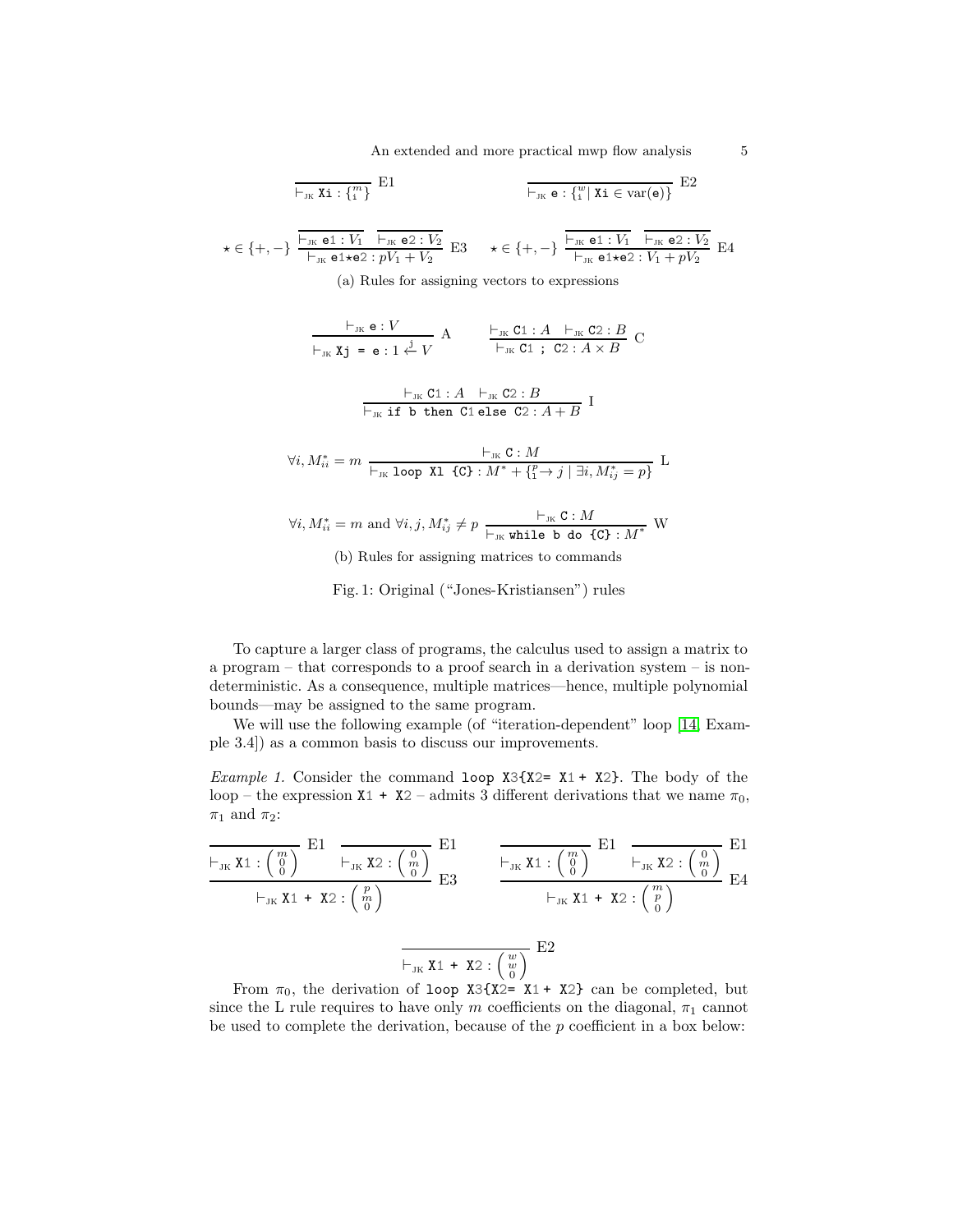6 C. Aubert et al.

$$
\frac{\n}{\begin{array}{r}\n\vdots \pi_{0} \\
\vdots \pi_{1} \\
\hline\n\end{array}\n\qquad\n\begin{array}{r}\n\vdots \pi_{1} \\
\vdots \pi_{1} \\
\hline\n\end{array}\n\qquad\n\begin{array}{r}\n\vdots \pi_{1} \\
\vdots \pi_{2} \\
\hline\n\end{array}\n\qquad\n\begin{array}{r}\n\vdots \pi_{1} \\
\vdots \pi_{2} \\
\hline\n\end{array}\n\qquad\n\begin{array}{r}\n\vdots \pi_{1} \\
\vdots \pi_{2} \\
\hline\n\end{array}\n\qquad\n\begin{array}{r}\n\vdots \pi_{1} \\
\vdots \pi_{2} \\
\hline\n\end{array}\n\qquad\n\begin{array}{r}\n\vdots \pi_{1} \\
\vdots \pi_{2} \\
\hline\n\end{array}\n\qquad\n\begin{array}{r}\n\vdots \pi_{1} \\
\vdots \pi_{2} \\
\hline\n\end{array}\n\qquad\n\begin{array}{r}\n\vdots \pi_{1} \\
\vdots \pi_{2} \\
\hline\n\end{array}\n\qquad\n\begin{array}{r}\n\vdots \pi_{2} \\
\vdots \pi_{2} \\
\hline\n\end{array}\n\qquad\n\begin{array}{r}\n\vdots \pi_{1} \\
\vdots \pi_{2} \\
\hline\n\end{array}\n\qquad\n\begin{array}{r}\n\vdots \pi_{2} \\
\vdots \pi_{2} \\
\hline\n\end{array}\n\qquad\n\begin{array}{r}\n\vdots \pi_{1} \\
\vdots \pi_{2} \\
\hline\n\end{array}\n\qquad\n\begin{array}{r}\n\vdots \pi_{1} \\
\vdots \pi_{2} \\
\hline\n\end{array}\n\qquad\n\begin{array}{r}\n\vdots \pi_{1} \\
\vdots \pi_{2} \\
\hline\n\end{array}\n\qquad\n\begin{array}{r}\n\vdots \pi_{2} \\
\vdots \pi_{2} \\
\hline\n\end{array}\n\qquad\n\begin{array}{r}\n\vdots \pi_{1} \\
\vdots \pi_{2} \\
\hline\n\end{array}\n\qquad\n\begin{array}{r}\n\vdots \pi_{2} \\
\vdots \pi_{2} \\
\hline\n\end{array}\n\qquad\n\begin{array}{r}\n\vdots \pi_{1} \\
\vdots \pi_{2} \\
\hline\n\end{array}\
$$

Similarly, because of the w coefficient on the diagonal after applying A,  $\pi_2$ cannot be used to complete the derivation either, and hence only one derivation for this command holds. Note that in general, multiple derivations can exist and that this "indeterminacy" [\[14,](#page-16-4) Section 8] is needed to capture as many programs as possible.

# 3 "Taming" non-determinism and non-termination

The first two improvements over the existing analysis we offer are to:

- 1. "internalize" the non-determinism, so that at most one matrix per command is produced,
- 2. "internalize" the failure, so that at least one matrix per command is produced.

These changes were introduced first to obtain an efficient (or, actually, to simply enable an) implementation, but they came with by-products. Indeed, the naive approach consisting in producing a list of all possible matrices corresponding to all the non-deterministic choices (and removing those matrices for which the analysis fails) would result in a very slow implementation even for small programs.

To represent non-determinism, we use in the matrices functions from choices to coefficients in mwp instead of simply coefficients in mwp. This is explained by the following remark – made formal in [Sect. A.3:](#page-23-0) the overall analysis produces a function from a space of choices C to the space  $\mathbb{M}(\text{MWP})$  of matrices over the mwp semi-ring, i.e. it results in a function  $C \to M(MWP)$ . But there is a semi-ring isomorphism between  $C \to M(MWP)$  and  $M(C \to MWP)$ , i.e. matrices whose coefficients are functions from choices to the mwp semi-ring. We use this, together with a clever representation of the space  $C \to M(MWP)$  to provide an alternative formalism allowing for more efficient implementation. Moreover, compacting all the possible derivations into one matrix results in a gain of space and time as different matrices obtained from different choices are more or less the same, i.e. they usually differ only on a few coefficients, leading to a quite compact representation. As a side-product, this also allows the user to be presented with different polynomial bounds, so that they can pick the one that suits their needs.

Concerning failure, we extend the mwp semi-ring with a special value  $\infty$ ; one key point is that the resulting structure is not a strong semi-ring–as opposed to mwp or M(MWP)–because the latter structure requires the equality  $0 \times \infty = 0$ to hold while we need  $0 \times \infty = \infty$  to avoid overlooking some super-polynomial computations: if part of the program computes an exponential value but then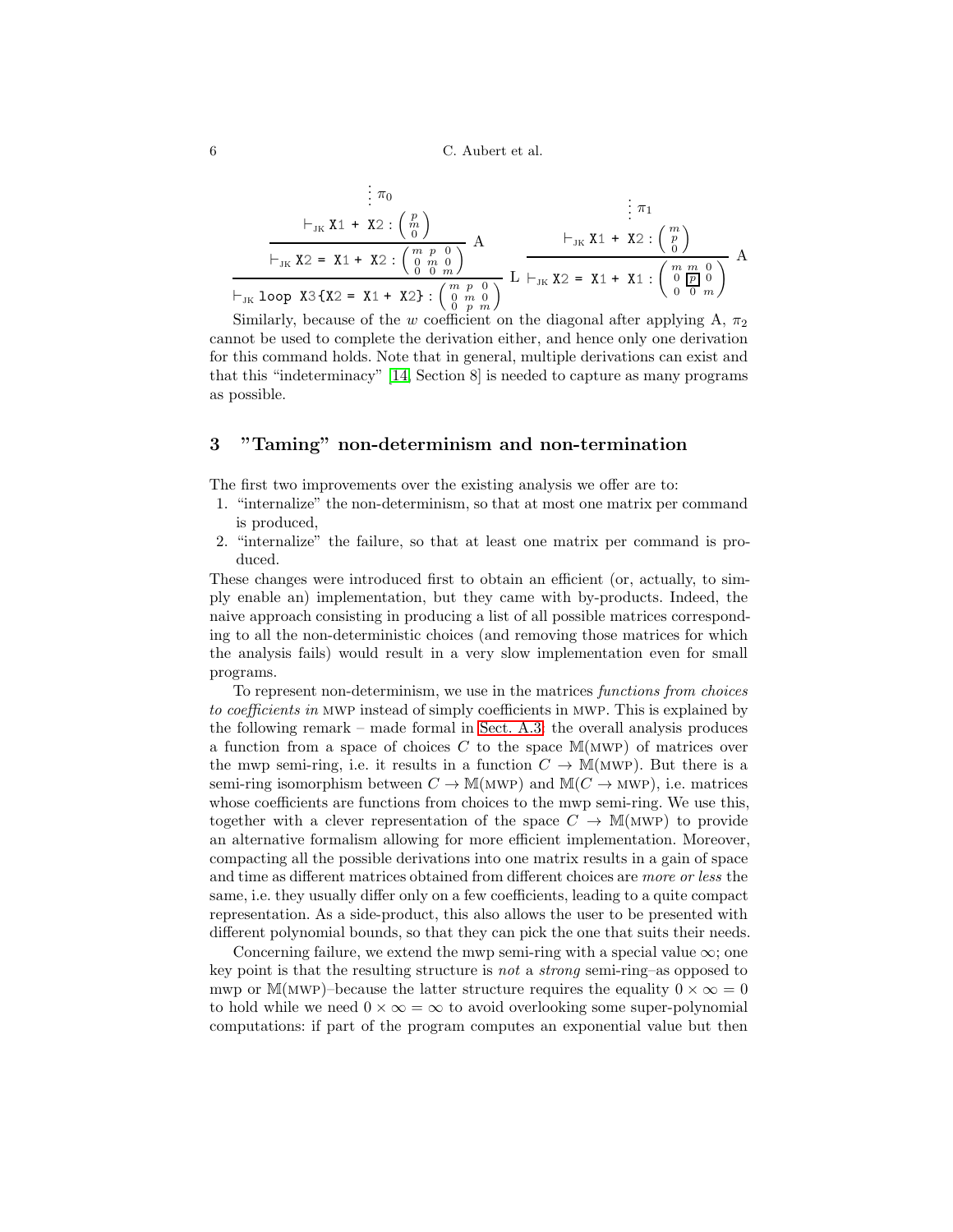throws it away,  $0 \times \infty = 0$  would hide the super-polynomial computation, re-sulting in an incorrect analysis<sup>[5](#page-6-0)</sup>. This way of representing failure also has the advantage of being local, so that which input variable impacts which variable in a non-polynomial way can be precisely pinpointed. We believe this feature can be of crucial use in a situation where some variables are known to be of small size, hence where a non-polynomial bound on particular input variables is acceptable.

Taken together, our improvements insure that exactly one matrix will always be assigned to a program, but also gives an opportunity to chose between "the lesser of two evils" when it fails: if two derivations produce  $\infty$  coefficients on different flows, the user could decide to privilege one over the other based on knowledge about the inputs' sizes.

We give in [Figure 2](#page-6-1) the alternative system we are introducing in full, but will gently discuss it though the remaining parts of this section and in [Sect. 4:](#page-10-0) note that the A, C and I rules are unchanged (even if the sum and product are in a different semi-ring) and that the call rule is new.

<span id="page-6-1"></span>
$$
\star \in \{+, -\} \xrightarrow{\text{Fix } \star \mathbf{X} \mathbf{j} : (0 \mapsto \{^m,^p\}) + (1 \mapsto \{^p,^m\}) + (2 \mapsto \{^w,^w\})} \mathbf{E}^{\mathbf{A}}
$$

$$
\xrightarrow{\text{Fix } \star \mathbf{X} \mathbf{j} : \{^w,^w\}} \mathbf{E}^{\mathbf{M}}
$$

(a) New rules for assigning vectors to expressions

$$
\frac{\vdash e:V}{\vdash x_j = e:1 \stackrel{j}{\leftarrow} V} A \qquad \frac{\vdash c1:A \quad \vdash c2:B}{\vdash c1 \quad ; \quad c2:A \times B} C \qquad \frac{\vdash c1:A \quad \vdash c2:B}{\vdash \text{if } b \text{ then } c1 \text{ else } c2:A+B} I
$$

$$
\frac{\vdash \mathtt{C}: M}{\vdash \mathtt{loop} \ \mathtt{X1} \ \mathtt{fC} \ \mathtt{C}: M^* + \{^{\infty}_j \to j \mid M^*_{jj} \neq m \} + \{^p_1 \to j \mid \exists i, M^*_{ij} = p \}} \ \mathbb{L}^{\infty}
$$

$$
\frac{\vdash c:M}{\vdash \text{while } b \text{ do } \{c\} : M^* + \{^{\infty}_j \to j \mid M^*_{jj} \neq m\} + \{^{\infty}_i \to j \mid M^*_{ij} = p\}} W^{\infty}
$$

 $\vdash$  Xi = F(X1,..., XN) : 1  $\stackrel{i}{\leftarrow} ((0 \mapsto M(f)_0) + \ldots + (k \mapsto M(f)_k))$  call

(b) New rules for assigning matrices to commands

### Fig. 2: New rules

<span id="page-6-0"></span><sup>5</sup> Here we can be a bit more detailed: while throwing away the infinite coefficient would hide the super-polynomial computation, it would not contradict the ultimately polynomial dependency of the values w.r.t. the inputs. As such,  $0 \times \infty = 0$  could still be used to bounds values, at the cost of losing the bounds on time and space usage for terminating programs. A modular implementation allowing to decide which structure to use in under progress.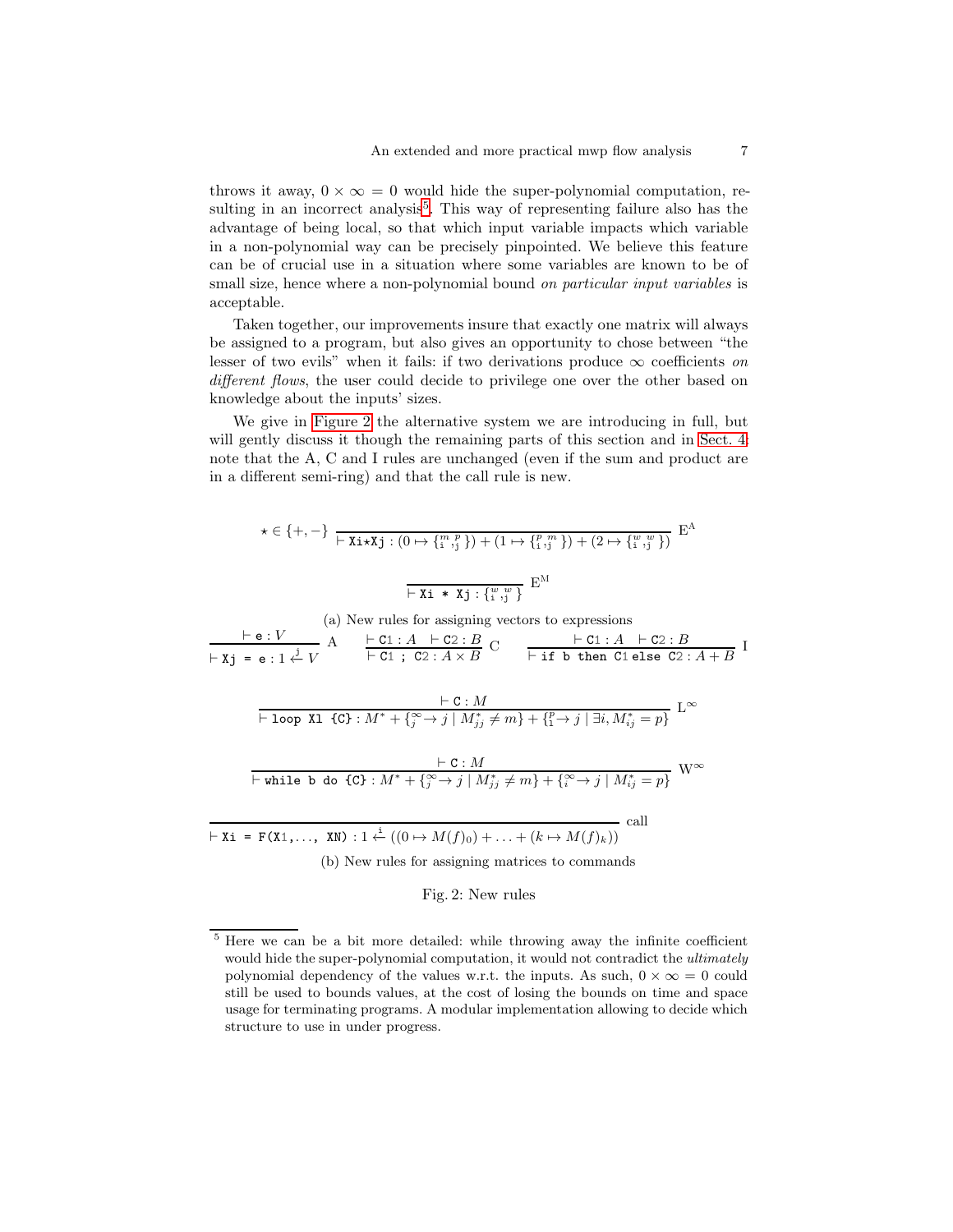#### 3.1 Choice data flow semi-rings

The first step towards our "internalization of choice" is to design the correct semiring. We start by reasoning abstractly, the detail of this construction is given in [Sect. A.3.](#page-23-0) Given a strong semi-ring S, we define M(S) to be the strong semi-ring whose elements are matrices with coefficients in S [\(Lemma 3\)](#page-20-1), similarly to the matrix algebra of [Definition 1.](#page-3-1) We also define  $A \rightarrow \mathbb{S}$  to be the strong semiring whose elements are functions from a set (of choices)  $A$  to  $S$  [\(Lemma 4\)](#page-23-1). We furthermore observe [\(Lemma 5\)](#page-25-0) that for all set A and strong semi-ring  $\mathcal{S}, \mathbb{M}(A \rightarrow$ S) and  $A \to M(S)$  are isomorphic [\(Definition 3\)](#page-25-1). By chosing  $A = \prod_{i=1}^{p} A_i$ , it follows that there exists an isomorphism

$$
\mathbb{M}(\prod_{i=1}^{p} A_i \to \mathbb{S}) \cong \prod_{i=1}^{p} A_i \to \mathbb{M}(\mathbb{S})
$$

for all family of sets  $(A_i)_{i=1,\dots,p}$ , using the usual cartesian product of sets. This dual nature of the semi-ring considered will be useful:

- we implement the analysis by assigning elements of  $\mathbb{M}(\prod_{i=1}^p A_i \to \text{MWP})$ , this allows for a more efficient implementation by using some clever representation of elements of  $\prod_{i=1}^{p} A_i \rightarrow$  MWP detailed in [Sect. 5;](#page-13-0)
- we use the representation of the resulting matrix M as an element of  $\prod_{i=1}^{p} A_i \rightarrow$ M(MWP) to produce, from an *assignment*  $\alpha = (a_1, a_2, \ldots, a_p) \in \prod_{i=1}^{p} A_i$ , a matrix  $M[\alpha] \in M(MWP)$ , recovering the mwp-flow that would have been computed by making the choices  $a_1, a_2, \ldots$  in the derivation.

Remark 1. As the unique degree of non-determinism in the rules to assign a matrix to commands is 3 at this point (cf. [Example 1\)](#page-4-1), our modification of the analysis flow consists simply (for the moment) in recording the different choices by letting  $A_i = \{0, 1, 2\}$  for all  $i = 1, \ldots, p$  where p is the number of times a choice had to be taken. Note that in a later section, other sets  $A_i$  will be used in order to deal with function calls.

Example 2. Re-using the derivations  $\pi_0$ ,  $\pi_1$  and  $\pi_2$  from [Example 1,](#page-4-1) we can now represent the three vectors  $\begin{pmatrix} p \\ m \\ 0 \end{pmatrix}$  $\Big),\,\Big(\begin{smallmatrix}m\ p\ 0\end{smallmatrix}\Big)$  $\Big)$  and  $\Big( \begin{smallmatrix} w\\ w\\ 0 \end{smallmatrix} \Big)$ with a single vector

$$
\left( \begin{smallmatrix} \{ 0 \mapsto p, 1 \mapsto m, 2 \mapsto w \} \\ \{ 0 \mapsto m, 1 \mapsto p, 2 \mapsto w \} \\ 0 \end{smallmatrix} \right)
$$

Where we make the abuse of notation of writing 0 for  $\{0 \mapsto 0, 1 \mapsto 0, 2 \mapsto 0\}$ . Since, in particular<sup>[7](#page-7-1)</sup>,  $\mathbb{M}(\{0,1,2\} \to \text{MWP}) \cong \{0,1,2\} \to \mathbb{M}(\text{MWP})$ , the obtained vector can be rewritten as  $0 \mapsto \begin{pmatrix} p \\ m \\ 0 \end{pmatrix}$  $\Big)$ ,  $1 \mapsto \Big(\begin{array}{c} \overrightarrow{n} \\ \overrightarrow{p} \\ 0 \end{array}$  $\Big)$ , 2  $\mapsto \Big(\begin{smallmatrix} w\w\0\end{smallmatrix}$ .

<sup>&</sup>lt;sup>6</sup> The implementation supports both coefficients from MWP and coefficients from  ${0, 1, 2}^m \rightarrow \text{MWP}$ , cf. e.g. [a simple assignment](https://seiller.github.io/pymwp/demo/#basics_assign_expression.c) assign\_expression example.

<span id="page-7-1"></span><span id="page-7-0"></span><sup>7</sup> This is a variant of [Lemma 5.](#page-25-0) While the latter lemma is stated for an algebra of square matrices, a similar result holds for rectangular matrices of a fixed size; the algebraic structure is no longer that of a semi-ring as rectangular matrices do not possess a proper multiplication, but the proof can be adapted to show the existence of an isomorphism of modules between the considered spaces.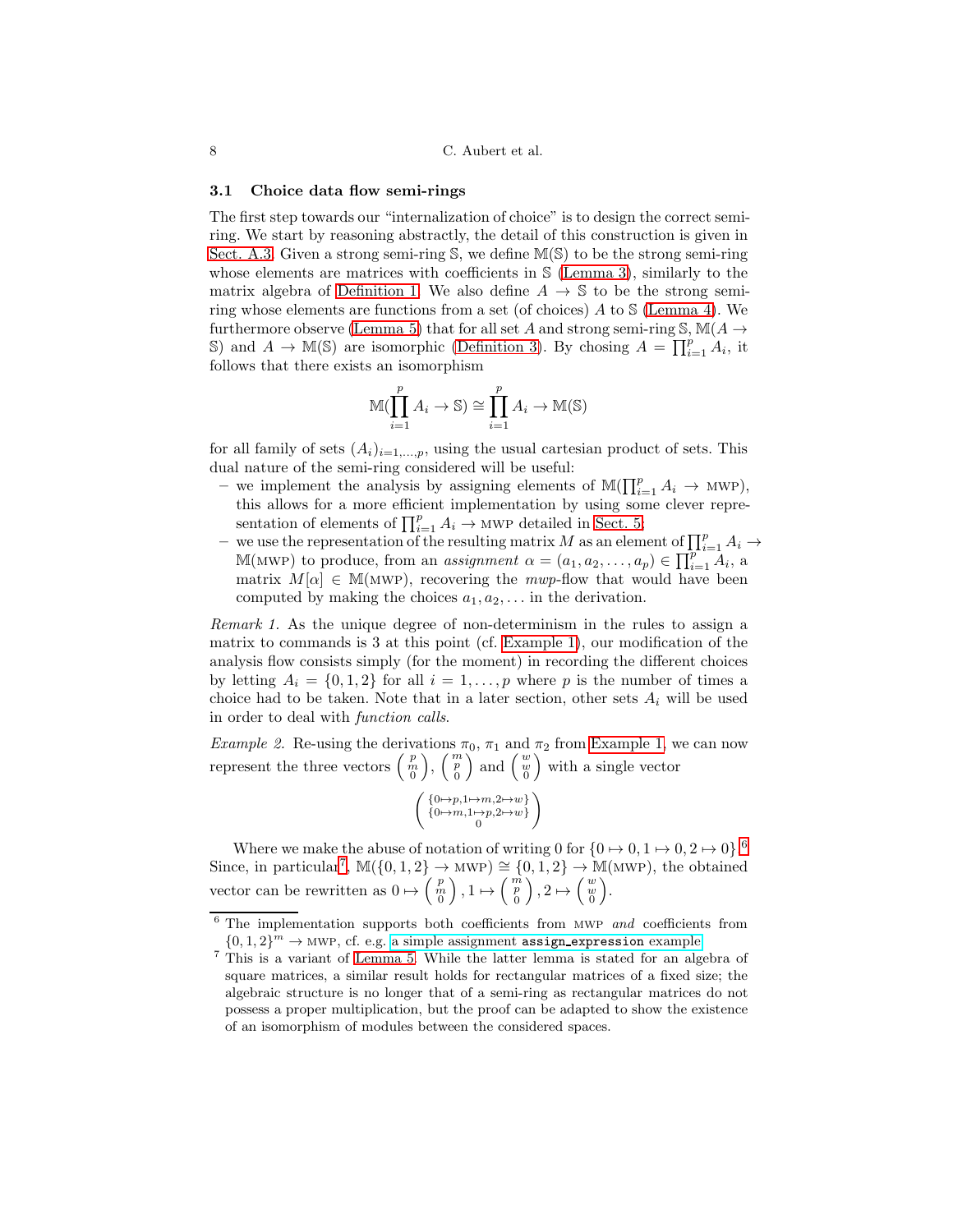Our derivation system replaces the E3 and E4 rules with a single rule  $E^A$ (for "additive"), and imposes an additional restriction on E2, thus giving  $E^M$ (for "multiplicative"), so that it is used *only* when E1 followed by E2 or E3 cannot be applied.

The implementation of binary additive operators (– and +) with  $E^A$  captures all possible choices for distinct operands and merges i and j into a single coefficient when  $i = j$ . Binary multiplication is handled by applying the  $E^M$  rule – note that the application of E2 to additive operators in the original system is still handled by the last choice present in  $E^A$ . Given this need to treat binary operations differently, based on operators and combinations of operands, more work is needed to handle statements of greater arity. As the implementation already processes abstract syntax trees of C commands recursively, handling operations of greater arity will require implementing additional recursive steps, but we do not expect that to be problematic conceptually or at the level of implementation. At the light of this reflection, and knowing that there is no benefit in applying E2 to a single variable, as it result in a  $w$  coefficient being applied in lieu of a lesser m coefficient, it is easy to observe that  $E^A$  and  $E^M$  are as expressive as E1, E2, E3 and E4 taken together – something we will be using when proving the equi-expressiveness of our system [\(Lemma 1\)](#page-10-1).

#### 3.2 Representing failure with an "infinity" coefficient

The original analysis would stop whenever a non-polynomial flow was detected, putting an end to the chosen strategy (i.e. set of choices) and restarting from scratch with another one. We will now discuss the fact that every derivation can be completed even in the presence of non-polynomial flows, which constitutes our second improvement. This is done by first extending the mwp semi-ring with a new element. While this approach results in derivations for program where some variables are not polynomially related to their inputs, we argue that pinpointing which variables are "faulty" from within the analysis can have benefits.

The first step is to incorporate a top element  $\infty$  into our semi-rings to represent undefined elements. The semi-ring  $MWP^{\infty}$  we will be using is hence (MWP∪{ $\infty$ }, 0, m, +<sup>∞</sup>,  $\times^{\infty}$ ), with  $\infty > \alpha$  for all  $\alpha \in \text{MWP}$ , +<sup>∞</sup> = max as before, and  $\alpha \times \infty \beta = 0$  if  $\alpha, \beta \neq \infty$  and  $\alpha$  or  $\beta$  is 0, max $(\alpha, \beta)$  otherwise. This different condition in the definition of  $\times^{\infty}$  insures that once non-polynomial flows have been detected, they cannot be erased (as  $\infty \times \infty$  0 =  $\infty$ ), but comes at the price of the strength of the semi-ring (the details are discussed in [Sect.](#page-27-0) A.4).

Below, we will work with M(MWP<sup>∞</sup>), write  $\times$  for  $\times^{\infty}$  and similarly for  $+$ , and remind the reader that we write  $\{^{\alpha}_{i} \rightarrow j\}$  for the matrix M with  $M_{ij} = \alpha$ and 0 everywhere else. The only cases where the original analysis may fail is if the side condition of L or W [\(Figure 1\)](#page-4-0) are not met; we now replace those by the rules  $L^{\infty}$  and  $W^{\infty}$  of [Figure 2,](#page-6-1) with no side condition.

Those rules, which can always be applied, simply replace the problematic coefficients with  $\infty$ . Note that in the cases for which the original rule is applicable, the results coincide. This will be essential to prove that our modified analysis is coherent with Jones and Kristiansen's original approach [\(Lemma 1\)](#page-10-1).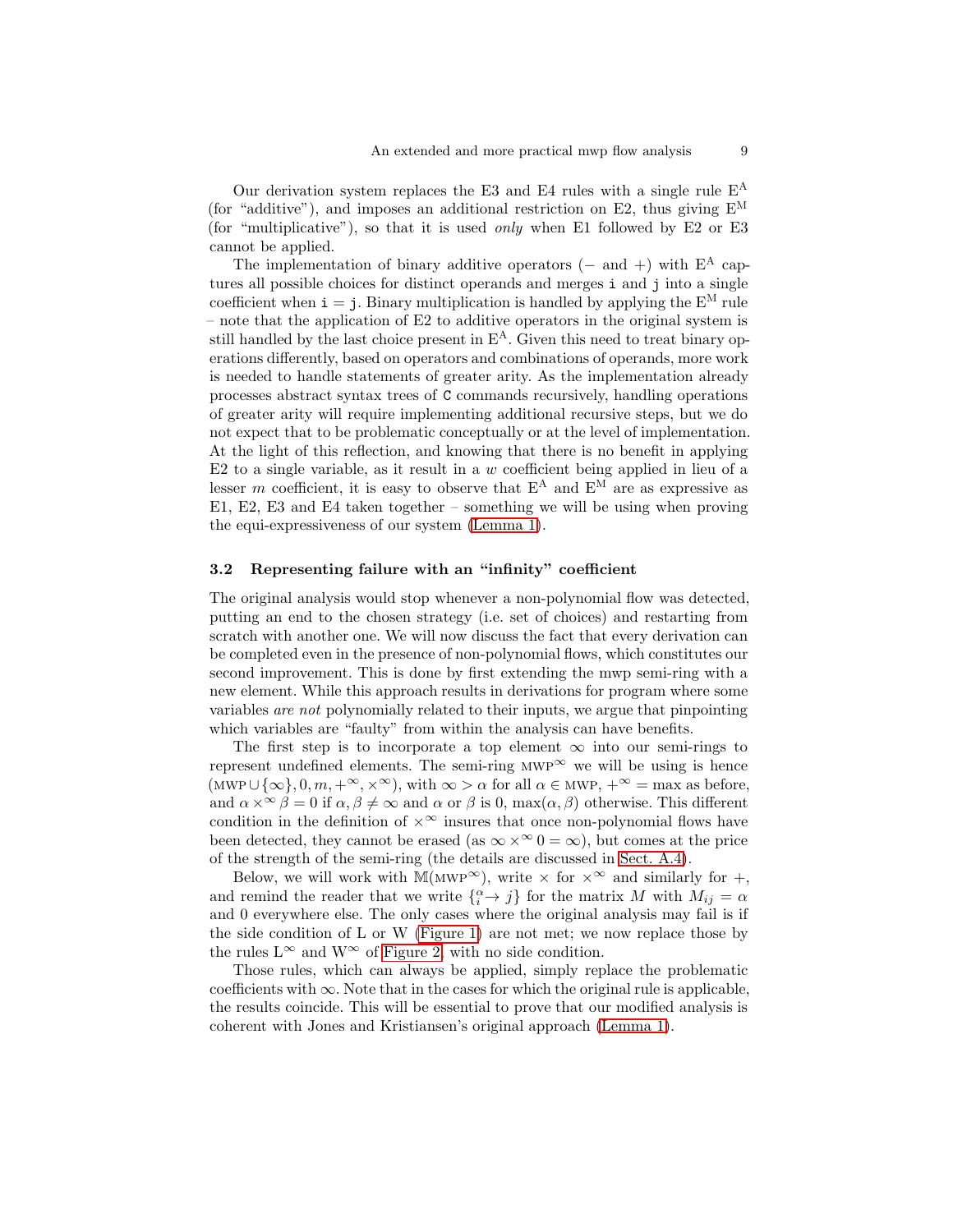#### 3.3 Merging the two improvements: illustration with operations

We introduced and discussed the deviations from the original system for the "axiomatic" / "expression" (E<sup>A</sup>, E<sup>M</sup>) and "loop" rules (L<sup>∞</sup> and W<sup>∞</sup>), but remains to briefly discuss the rules for assignment  $(A)$ , if  $(I)$  and the composition  $(C)$ , that remained unchanged. Those rules are the place where both improvements meet. Mathematically speaking, adopting the semi-ring defined over matrices using coefficients in  $\{0, 1, 2\}^m \to \text{MWP} \cup \{\infty\}$  is fairly simple, but computationally speaking, simple operations like multiplication and addition of matrices become very costly and memory-demanding. This became particularly problematic when keeping a usable implementation in mind, and is illustrated below.

Example 3. In our new system, consider the following derivation:

|      |                                                                                                                         | $\vdash$ X1 + X2 : V | $ \overline{+ x_1 - x_3 : V'}$ E |  |  |
|------|-------------------------------------------------------------------------------------------------------------------------|----------------------|----------------------------------|--|--|
|      | $\vdash$ X1 = X1 + X2 : 1 $\stackrel{1}{\leftarrow}$ V $\qquad$ $\vdash$ X1 = X1 - X3 : 1 $\stackrel{1}{\leftarrow}$ V' |                      |                                  |  |  |
|      | $\vdash$ if b then {X1= X1+ X2} else {X1= X1- X3} : $(1 \stackrel{1}{\leftarrow} V) + (1 \stackrel{1}{\leftarrow} V')$  |                      |                                  |  |  |
| with |                                                                                                                         |                      |                                  |  |  |

$$
V = 0 \mapsto \{_{1}^{m},_{2}^{p}\} + 1 \mapsto \{_{1}^{p},_{2}^{m}\} + 2 \mapsto \{_{1}^{w},_{2}^{w}\}
$$
  
\n
$$
V' = 0 \mapsto \{_{1}^{m},_{3}^{p}\} + 1 \mapsto \{_{1}^{p},_{3}^{m}\} + 2 \mapsto \{_{1}^{w},_{3}^{w}\}
$$
  
\n
$$
1 \stackrel{1}{\leftarrow} V = \begin{pmatrix} m & 0 & 0 \\ 0 & m & 0 \\ 0 & 0 & m \end{pmatrix} \stackrel{1}{\leftarrow} V \cong \begin{pmatrix} (0 \mapsto m) + (1 \mapsto p) + (2 \mapsto w) & 0 & 0 \\ (0 \mapsto p) + (1 \mapsto m) + (2 \mapsto w) & m & 0 \\ 0 & 0 & m \end{pmatrix}
$$
  
\n
$$
1 \stackrel{1}{\leftarrow} V = \begin{pmatrix} m & 0 & 0 \\ 0 & m & 0 \\ 0 & 0 & m \end{pmatrix} \stackrel{1}{\leftarrow} V' \cong \begin{pmatrix} (0 \mapsto m) + (1 \mapsto p) + (2 \mapsto w) & 0 & 0 \\ 0 & m & 0 \\ (0 \mapsto p) + (1 \mapsto m) + (2 \mapsto w) & 0 & m \end{pmatrix}
$$

Now, to perform the addition required by the I rule, some care is needed: indeed, the choices in the left branch of the derivation are independent from the choices in the right branch, and we must use coefficients in  $\{0, 1, 2\}^2 \to \text{MWP}$  to represent the 2<sup>3</sup> choices. Assuming the choice in the left branch is first, we obtain e.g. for the beginning of the top-left coefficient (the complete coefficient will be given below, once we introduced a more compact notation):

$$
(0 \mapsto (0 \mapsto (m+m=m))) + (0 \mapsto (1 \mapsto (m+p=p))) + (0 \mapsto (2 \mapsto (m+w=w)))
$$

Writing  $ab \mapsto$  for  $a \mapsto b \mapsto$ , with  $a, b \in \{0, 1, 2\}$ , and  $a \square \mapsto (\text{resp. } \square a \mapsto)$  if the second (resp. first) choice has no impact on the resulting coefficient, we can let:

$$
A = 00 \mapsto m + 01 \mapsto p + 02 \mapsto w + 1 \mapsto p + 20 \mapsto w + 21 \mapsto p + 22 \mapsto w
$$

to obtain

$$
(1 \stackrel{1}{\leftarrow} V) + (1 \stackrel{1}{\leftarrow} V') = \begin{pmatrix} (0 \boxdot \rightarrow p) + (1 \boxdot \rightarrow m) + (2 \boxdot \rightarrow w) & 0 \\ (0 \boxdot \rightarrow p) + (1 \boxdot \rightarrow m) + (2 \boxdot \rightarrow w) & m & 0 \\ (0 \boxdot \rightarrow p) + (0 \boxdot \rightarrow m) + (0 \boxdot \rightarrow w) & 0 & m \end{pmatrix}
$$

Although the presentation and numbering diverge a bit, the example at [https://seiller.github.io/pymwp/demo/#improvement\\_paper\\_example3.c](https://seiller.github.io/pymwp/demo/#improvement_paper_example3.c) can help the curious reader to check that the implementation reflects this derivation correctly.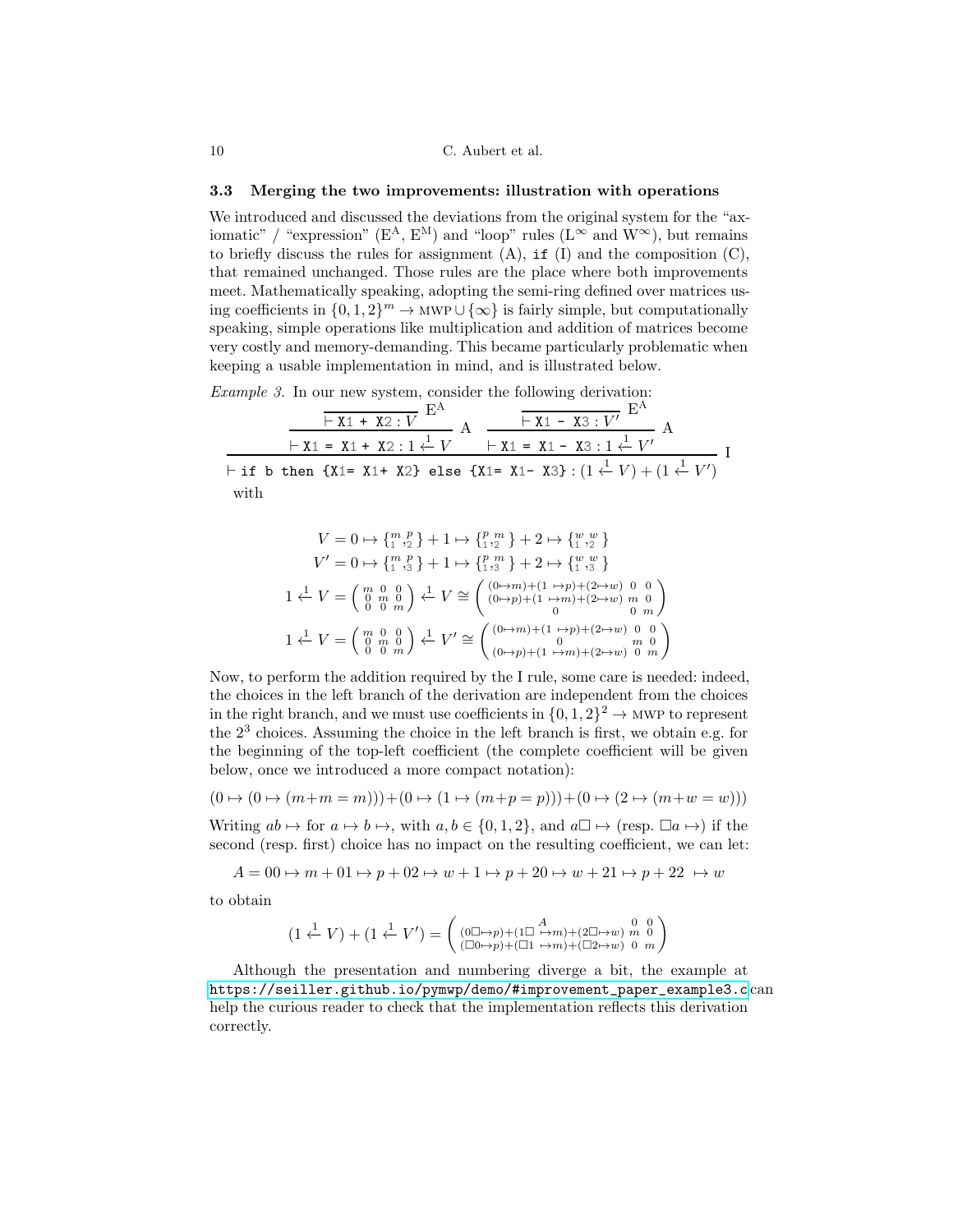Example 4. Re-using [Example 1,](#page-4-1) we now obtain in our new system a derivation that assign to loop  $X3\{X2 = X1 + X2\}$  the unique matrix

$$
\left(\begin{array}{cc}m & (0\mapsto p)+(1\;\mapsto\!m)+(2\mapsto\!w) & 0\\0 & (0\mapsto\!m)+(1\;\mapsto\!\infty)+(2\mapsto\!\infty) & 0\\0 & (0\mapsto p)+(1\;\mapsto\!0)+(2\mapsto\!0) & m\end{array}\right)
$$

where we observe that 1. only one choice  $(0)$  – one assignment – gives a matrix without  $\infty$  coefficient, corresponding to the fact that, in the original system, only  $\pi_0$  could be used to complete the proof, 2. the choice impact the matrix only locally, the coefficients being mostly the same, independently from the choice, 3. the influence of X2 on itself is where possible non-polynomial growth rates lies, as the  $\infty$  coefficient are in the second column, second row. This example was not implemented, as loop is not a standard C operator, but is currently being implemented as a restricted form of for loop (cf. <https://github.com/seiller/pymwp/issues/5>).

<span id="page-10-1"></span>We are now in possession of all the material and intuitions to state the correspondence between our approach and the one of Jones and Kristiansen.

**Lemma 1.** Given a program P, there is a single matrix  $M \in M({0, 1, 2})^p \rightarrow$ MWP<sup>∞</sup>) such that  $P \vdash M$ , i.e. the system is deterministic. Moreover, for any assignment  $\alpha = (a_1, \ldots, a_p) \in A^p$ , we have that

 $P \vdash_{\text{JK}} M[\alpha]$  if and only if  $M[\alpha] \in M(\text{MWP}).$ 

This shows that the performed analyses coincide, as  $M[\alpha] \in M(MWP)$  implies that no  $\infty$  coefficient occurs in it. However, our alternative definition should be understood as an important improvement, as it allows for a more efficient implementation [\(Sect. 5\)](#page-13-0). But before discussing the efficiency of the implementation, we will now explain the natural but important extension to function calls enabled by our alternative formalism.

# <span id="page-10-0"></span>4 Extending the analysis with function calls

We begin by extending the syntax presented in [Sect. 2.1](#page-2-0) by adding function declarations  $F := f(X1, ..., XN)$  {C; return R} and a command that performs a function call and assign its return value to a variable  $Xi = F(X1, ..., XN)^8$  $Xi = F(X1, ..., XN)^8$ . A program is now a series of function declarations, with one of them called main with  $N = 0$ , and such that all the commands of the form  $Xi = F(X1, \ldots, XN)$ refers to a function previously declared. A chunk is simply a series of commands inside a function declaration[9](#page-10-3) .

One of the key points of our contribution is the extension of the analysis to function calls, in a way that can be used in practice, as we handle a function  $f$ 

<sup>8</sup> Function calls that discard the output could also be dealt with easily, but are vacuous in our effect-free language

<span id="page-10-3"></span><span id="page-10-2"></span> $9$  Note that this implies that if a loop belongs to a chunk, then the entire loop body belongs to the chunk.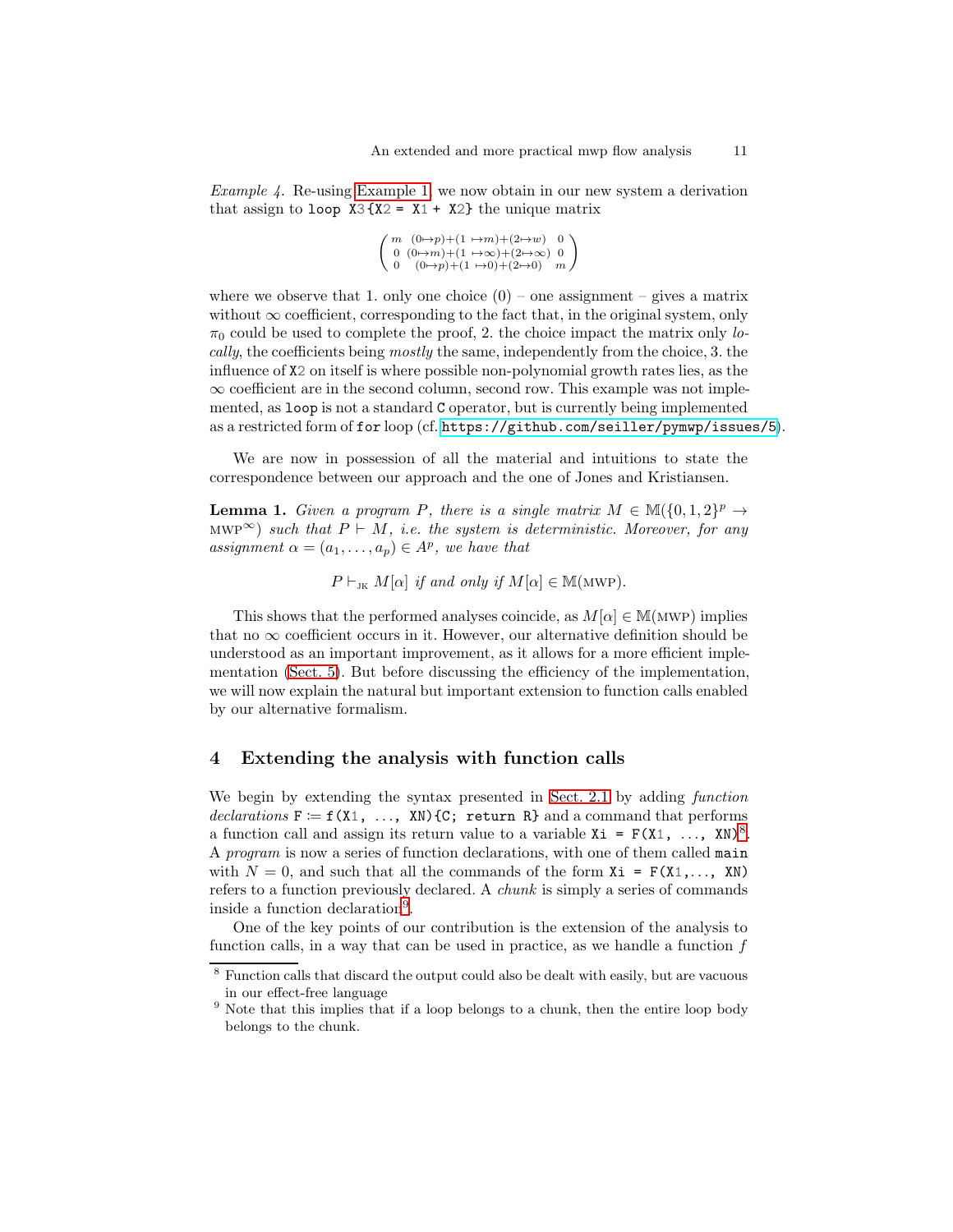with a single analysis that stores a minimal amount of data for latter calls. The principle is the following: given the matrix  $M(f)$  obtained from the analysis of the program computing f, we store only the k choices for which no  $\infty$  coefficients appear, and then project them to only keep track of the different input/output behaviors, merging choices leading to the same result. After this operation, we are left with a family  $M(f)_0, M(f)_1, \ldots, M(f)_k$  of matrices<sup>[10](#page-11-0)</sup> that should be understood as providing quantitative (i.e. polynomial, weak polynomial, maximum, or zero) information about the dependency of output values w.r.t. input values. Now, the analysis of the command calling the function  $f$  is dealt with by the call rule of [Figure 2.](#page-6-1)

Formally, we show that our definition of composition is coherent with the initial analysis as follows. We consider two *chunks*: the first chuck  $P$  contains a call to a function  $f$ , the second is obtained by replacing within  $P$  the call to the function  $f$  by inserting in its place the sequence of commands  $F$  computing f. This second chunk is called  $P[F]$ . We then prove that the matrix associated to  $P$  is "the same"<sup>[11](#page-11-1)</sup> Intuitively, this mechanism provides the expected result because the choices made in the chunk  $F$  do not affect the context  $P[\cdot]$ , and the variables used in the chunk  $F$  are not used in the context  $P[\cdot]$  except for the return variables.

More formally, let  $P$  be a chunk of program, containing a call to the function f, and let F be the chunk computing the function f. We define from  $P$  the context  $P[\cdot]$ , a chunk containing a hole  $[\cdot]$  to be filled with the chunk F, obtained as follows (supposing  $f$  has a single output variable).

- We remove the line with the function call, say  $Xi=f(X1, \ldots, XN)$ ;
- We add in place the following lines, where  $R, Y_1, \ldots, Y_n$  are fresh variables:

$$
Y1 = X1 ;
$$
  
\n
$$
YN = XN ;
$$
  
\n
$$
\begin{bmatrix} \cdot \\ \cdot \end{bmatrix}
$$
  
\n
$$
Xi = R ;
$$

The code  $P[F]$  is then obtained by defining a chunk  $\tilde{F}$ , and inserting it in place of the symbol  $\cdot$  in P[ $\cdot$ ]. The chunk  $\tilde{F}$  is obtained as follows from F:

- the header is removed,
- the input variables of F are renamed to  $Y_1, Y_2, \ldots, Y_N$ ,
- the variable returned by f is renamed to R, the return statement is removed,
- all other variables are renamed if needed to avoid using the same names as the variables in  $P[\cdot]$ . We write the set of these variables  $V_F$ .

<span id="page-11-0"></span> $10$  To ease the presentation, the syntax considered here is restricted to functions with a single output value, so we actually have vectors in place of matrices here. But it is more natural to think in terms of matrices here, as the overall approach is valid in the more general setting in which functions may have several output values, and then the obtained objects are indeed matrices.

<span id="page-11-1"></span> $^{11}$  Here one has to consider equality up to some projections as the chuck  ${\cal F}$  inserted in P may introduce new choices and use additional variables.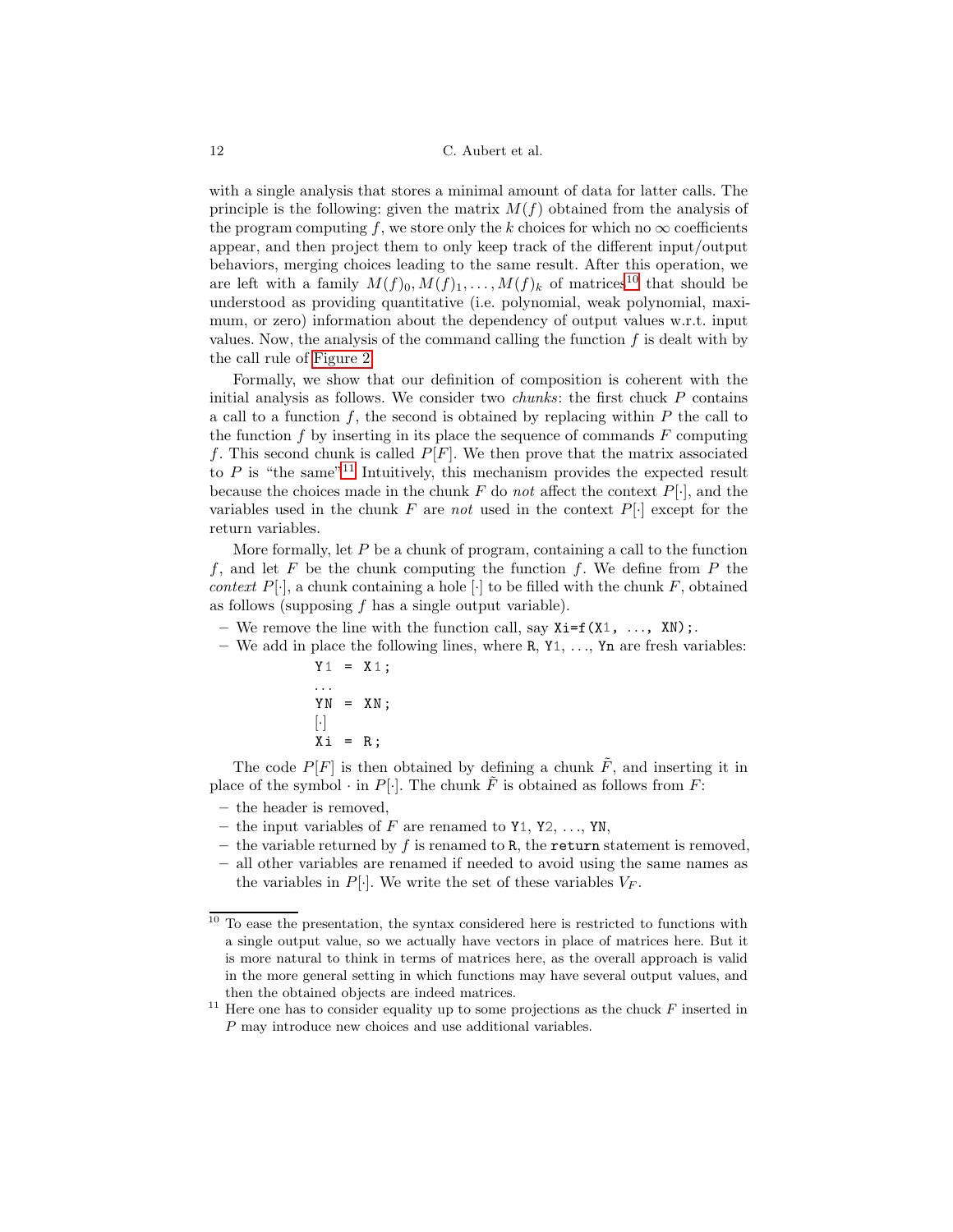<span id="page-12-0"></span>

Example 5. Refer to [Figure 3](#page-12-0) for a simple example of the code transformation for in-lining a function call.

Fig. 3: A simple example of "inlining" a function call

Now, we can compute both matrices:

 $- M(P)$  where the line  $Xi=f(X1, \ldots, XN)$ ; is analysed using the call rule, and

 $- M(P[F]).$ 

We write  $\Pi_P(M(P[F]))$  the projection of  $M(P[F])$  onto the variables in P and  $(1 - \Pi_P)(M(P[F]))$  the projection of  $M(P[F])$  onto the variables not in P.

Some non-deterministic choices may appear within the (modified) chunk  $\tilde{F}$ inside  $P[F]$ , i.e.

- − the coefficients of the matrix  $M(P)$  are elements of the semi-ring  $\prod_{i=1}^{p+1} A_i \rightarrow$  $M(MWP)$ , with one particular choice corresponding to the call rule – we write the corresponding index  $i_0$ ;
- the coefficients of  $P[F]$  are elements of the semi-ring  $\prod_{i=1}^{p+k} B_i \to \mathbb{M}(\text{MWP})$ , where k choices are made within the chunk  $\tilde{F}$  – we write the corresponding indexes  $j_1, j_2, \ldots, j_k$  (note these are in fact consecutive indexes).

We note  $\pi : \{1, \ldots, p+k\} \to \{1, \ldots, p+1\}$  the projection of the choices in  $P[F]$ onto the corresponding choices in  $P$ , i.e.

$$
\pi(j) = \begin{cases} j & \text{if } j < j_0 \\ i_0 & \text{if } j_0 \leqslant j < j_k \\ j - k + 1 & \text{if } j_k < j \end{cases}
$$

We note that each matrix used as axiom in the function call corresponds to a specific assignment on indexes  $j_1, \ldots, j_k$ . We write  $\Psi : A_{i_0} \to \prod_{i=j_1}^{j_k} B_i$  the corresponding injection. This is extended to  $\bar{\Psi}$  :  $\prod_{i=1}^{p+1} A_i \to \prod_{i=0}^{p+k} B_i$  in a straightforward way.

We can now state the main theorem showing that the call rule adequately analyses function calls.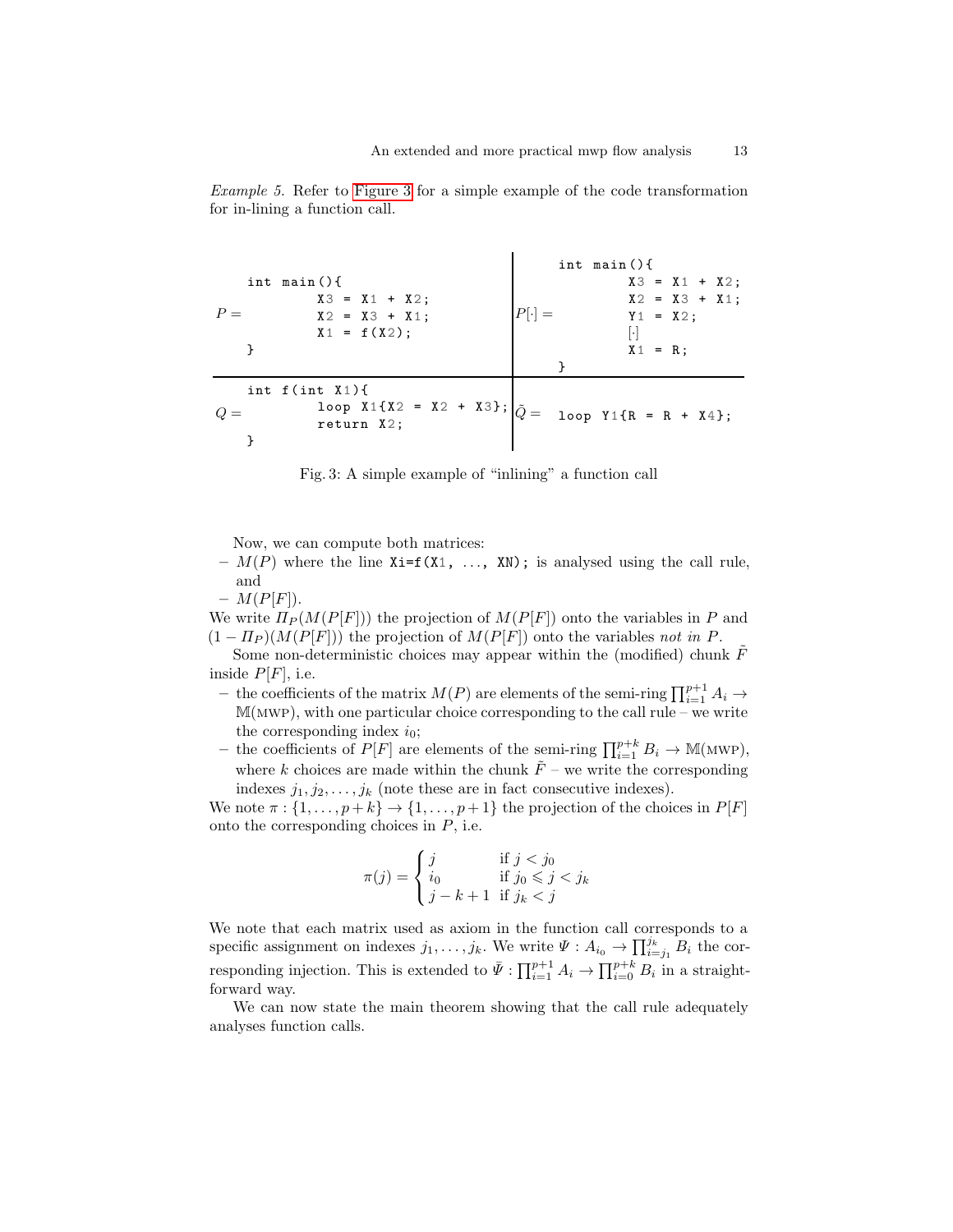**Theorem 1.** For all assignment  $\alpha$  of  $\prod_{i=1}^{p+1} A_i$ ,

$$
M(P)[\alpha] = (1 - \Pi_P)(M(P[F]))[\bar{\Psi}(\alpha)]
$$

Moreover, for all assignment  $\beta$  of  $\prod_{i=0}^{p+k} B_i$  not in  $\text{Im}(\bar{\Psi})$ , the matrix  $(1-\Pi_P)(M(P[F])[\beta])$ contains an infinite value.

Proof. To prove this, we first notice that it is sufficient to prove it for the simplest chuck P containing only one command:  $Xi = f(X1, ..., XN)$ . This is explained by the compositional nature of the analysis (a sequence of commands is simply assigned the product of the matrices of each individual command). Then, checking that the theorem holds in this case is a straightforward, though tedious (due to keeping track of all indices), computation.  $\Box$ 

# <span id="page-13-0"></span>5 Implementation of the analysis

The formulation of the extended mwp analysis exposed in the previous sections was also intended for implementation. As such, the choice of the representation of non-determinism – for instance – was also guided by our wish for a faster analysis, something not discussed in depth in our tool paper [\[4\]](#page-15-0), or [our documentation.](https://seiller.github.io/pymwp/) In this section, we expose some of the specific choices made in the implementation.

#### 5.1 Non-determinism, and the challenges to efficient calculations

As explained in the above sections, the result of the analysis is a matrix with coefficients in a semi-ring of the form  $\prod_{i=1}^p A_i \to \mathbb{M}(\text{MWP})$ - setting aside  $\infty$ coefficients for a moment. To implement this correctly, we represent elements of this semi-ring as polynomials w.r.t. the generating set given by the functions  $\delta(i,j)$ :  $\prod_{i=1}^p A_i \rightarrow$  MWP defined by  $\delta(i,j)(a_1, a_2, \ldots, a_p) = m$  if  $a_j = i$  and  $\delta(i,j)(a_1, a_2, \ldots, a_p) = 0$  otherwise. i.e. an element of  $\prod_{i=1}^p A_i \to \text{MWP}$  is represented as a polynomial  $\sum_{i=1}^{n} \alpha_i \prod_{j=1}^{k_i} \delta(a_{i,j}, b_{i,j})$  with  $\alpha_i \in \text{MWP}$ .

This basis have an important property: the monomials  $\alpha_i \prod_{j=1}^{k_i} \delta(a_{i,j}, b_{i,j})$ in a polynomial can be ordered in such a way that the product with another monomial is ordered. i.e. if  $m \leq m'$  and both  $m \times n$  and  $m' \times n$  are non-zero. then  $m \times n \leq m' \times n$ . This order is leveraged to obtain efficient algorithms for computing operations on the representation of coefficients, similar to what is done using Gröbner bases for computation of standard polynomials. For instance, the algorithm for [multiplication of polynomials](https://github.com/seiller/pymwp/blob/746da71a5490c5f21ebc5643ea20822f78876959/pymwp/polynomial.py#L199) makes use of the property above and proceeds as follows to compute the product of a polynomial  $P$  with  $\sum_{i=1}^n \alpha_i \prod_{j=1}^{\bar{k}_i} \delta(a_{i,j}, b_{i,j})$  (supposing the representation of P is ordered):

- 1. compute the products  $P_i = P \times \alpha_i \prod_{j=1}^{k_i} \delta(a_{i,j}, b_{i,j})$  for all i;
- <span id="page-13-1"></span>2. compare and order a list  $L$  of all the first elements of those polynomials;
- 3. append the smallest element to the result and remove it from the correspond- $\text{ing } P_i;$
- 4. insert the (new) first element of  $P_i$  to the list L if it exists;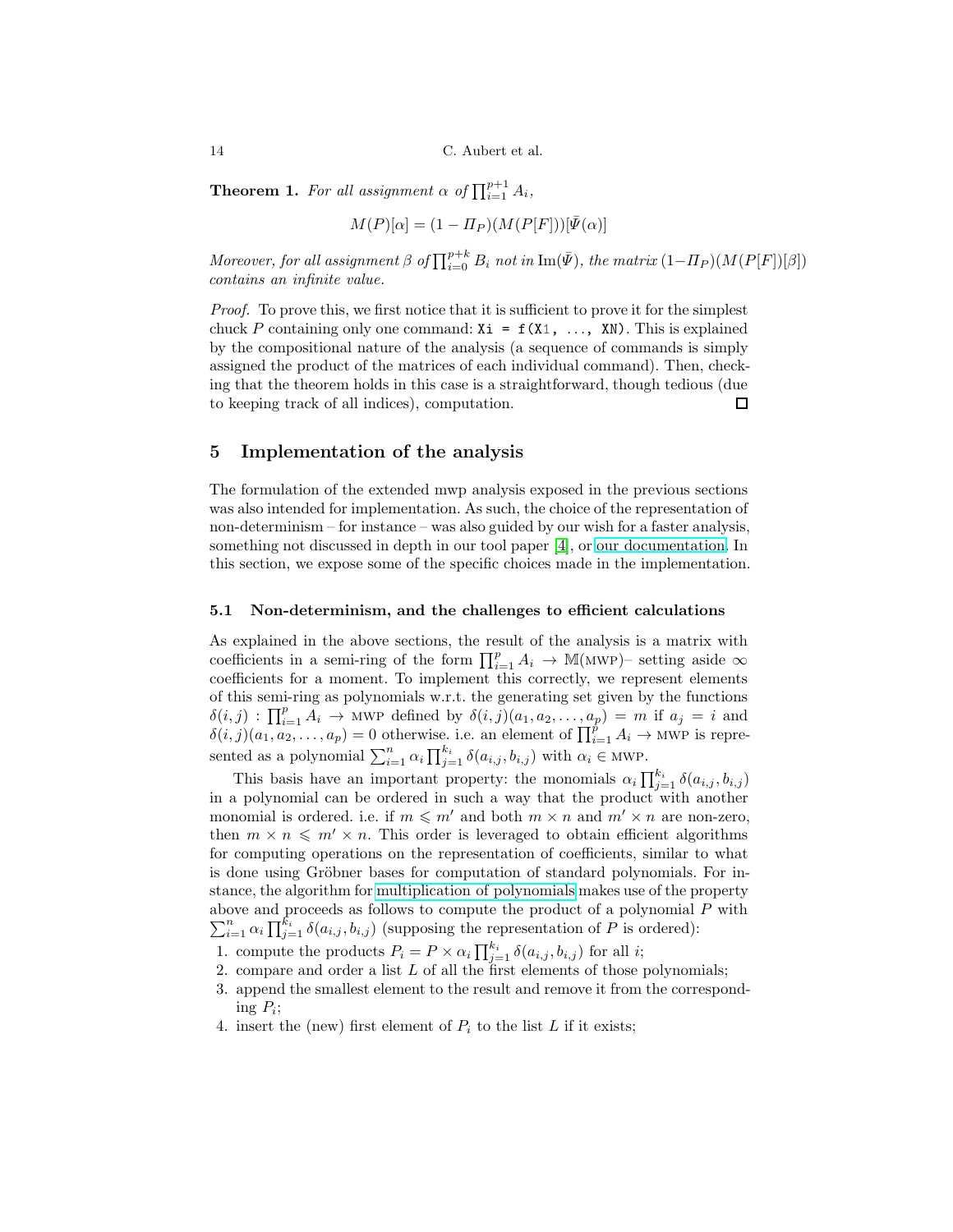#### 5. if L is non-empty, go back to step [3.](#page-13-1)

This clever method has some very concrete consequences. As an example, our [explosion.c](https://seiller.github.io/pymwp/demo/#other_explosion.c) program calls the multiplication 11,907 times and could not be completed with a naive multiplication implementation. More precise [profiling](https://seiller.github.io/pymwp/utilities/) further exposes the need for this optimization.

# 5.2 Infinite values cluttering the analysis, and difficulties to evaluate

One very costly aspect of the analysis is the evaluation step which takes a matrix with coefficients in  $\prod_{i=1}^{p} A_i \rightarrow$  MWP and checks all possible assignments  $(a_1, \ldots, a_p) \in \prod_{i=1}^p A_i$  to look for infinite coefficients. While this step is necessary (in one form or another) if one wishes to produce the actual mwp matrices certifying polynomial bounds (something needed at least once to allow for function calls), we implemented a specific data structure allowing to keep track of infinite assignments on the fly, thus allowing the analysis to provide a qualitative answer quickly. I.e. the analysis can ensure the existence or not of mwp-bounds without computing the corresponding matrix.

This is implemented by a structure we called delta [graphs](https://github.com/seiller/pymwp/blob/946a5b44692325095392694950ed03807f059b52/pymwp/delta_graphs.py). This is a graph whose vertices are monomials; the graph is populated during the analysis by adding those monomials that appear with an infinite coefficient – i.e. possible choices leading to  $\infty$  in the resulting matrix. This graph is structured in layers: each layer corresponds to the size of the monomials it contains (the number of deltas  $\delta(i, j)$  is contains). The intuition is that a monomial – or rather a list of deltas  $\delta($ ,  $)$  defines a subset of the space  $\prod_{i=1}^{p} A_i$ ; the less deltas in the monomial, the greater the subspace represented. (Note here that our intuitions come from the standard topological structure of spaces of infinite sequences, where such a monomial represents a "cylinder set", i.e. an element of the standard basis for open sets.) As we populate the delta graph, we create edges within a given layer to keep track of differences between monomials: we add an edge labeled i between two monomials if and only if they differ only on one delta  $\delta($ , i) (i.e. one is obtained from the other by replacing the first index of  $\delta($ , i)). This is used to implement a ["fusion"](https://github.com/seiller/pymwp/blob/946a5b44692325095392694950ed03807f059b52/pymwp/delta_graphs.py#L274) method on delta graphs which simplifies the structure: as soon as as a monomial m in layer n has Card $(A_i)$  – 1 outgoing edges labelled  $i$ , we can remove all these monomials and insert a shorter monomial in layer  $n-1$  (obtained from m by simply removing  $\delta(-,i)$ ). This implements the fact that  $\sum_{k=0}^{\text{Card}(A_i)-1} m\delta(k,j) = m$ .

Remember the delta graph represents the subspace of assignments for which an infinite coefficient appeared. So if at some point the delta graph is completely simplified (i.e. "fusions" to the graph with a unique monomial consisting in an empty list of  $\delta(\epsilon, \epsilon)$ , it means the whole space of assignments is represented and no mwp-bounds can be found. On the contrary, if the analysis ends with a delta graph different from the completely simplified one, it means at least one assignment exists for which no infinite coefficients appear, and therefore at least one mwp-bound exists.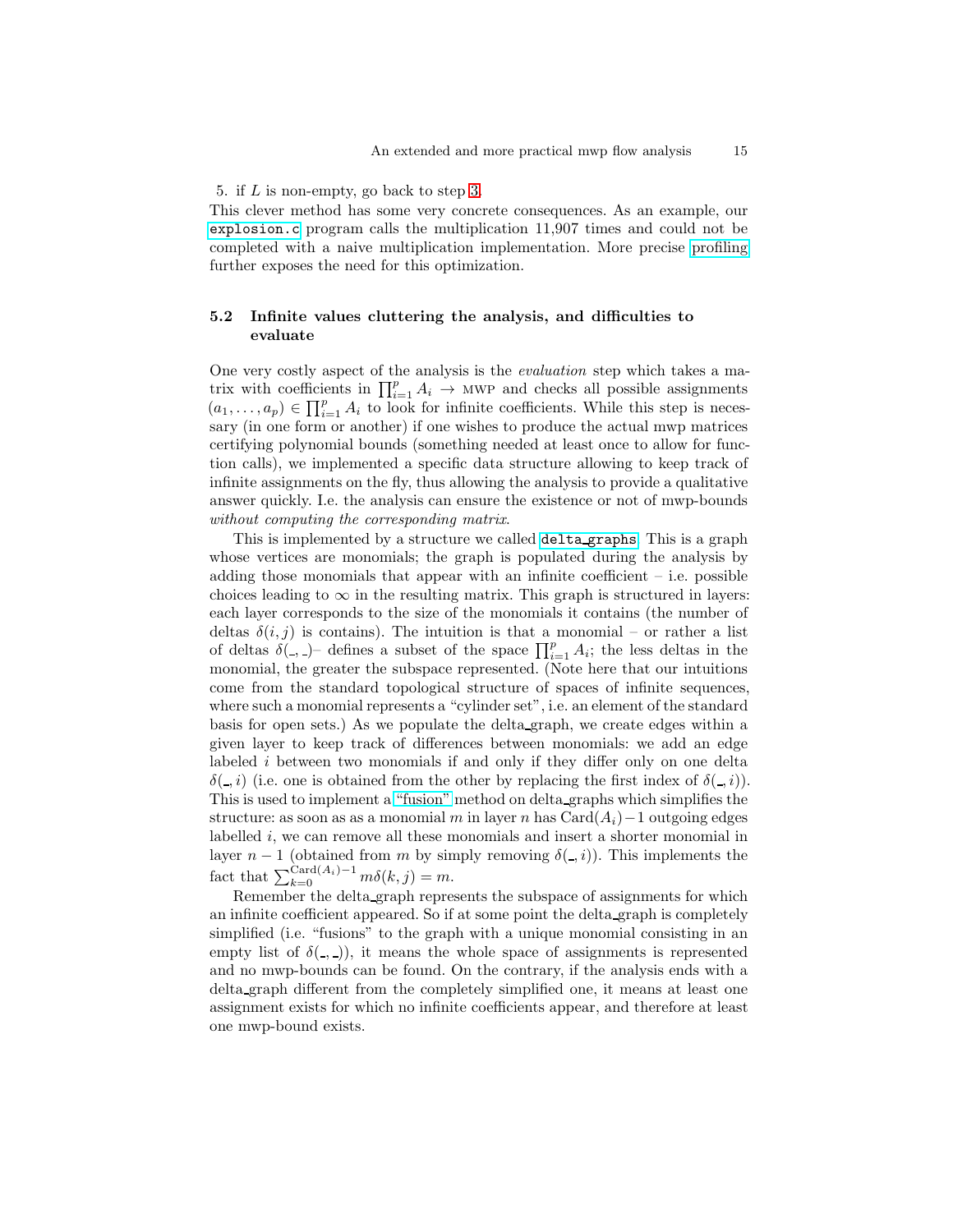# 6 Future work

We here provide some details on extensions of this work that we are currently working on, or that will be tackled in the near future.

The first natural line of work is the extension of the language analysed, in particular to accommodate other data structures. While structures such as lists should not be problematic, dealing with pointer will certainly require more involved work, in particular to ensure the theoretical results obtained by Jones and Kristiansen hold, i.e. that the obtained mwp-bounds are indeed correct. These extensions, together with the extension to function calls discussed in this paper, will then be added within our implementation of the analysis.

A second line of work that was already started is to implement the analysis in the Compcert compiler [\[19\]](#page-16-11), which would allow for a formal certification of the polynomial bounds computed by the analysis using the Coq proof assistant [\[1\]](#page-15-6). Some preliminary work in this direction was already done. In particular, it seems natural to use COMPCERT-SSA [\[6\]](#page-15-7) to be later used as stepping stone towards an implementation within  $1 \text{lvm}$  – and if possible certified-llym [\[25\]](#page-17-5) – which would enable the analysis to programs written in other languages than C.

# <span id="page-15-6"></span>References

- <span id="page-15-4"></span>1. Coq documentation, <https://coq.github.io/doc/>
- 2. Albert, E., Arenas, P., Genaim, S., Puebla, G., Zanardini, D.: Costa: Design and implementation of a cost and termination analyzer for java bytecode. In: de Boer, F.S., Bonsangue, M.M., Graf, S., de Roever, W.P. (eds.) Formal Methods for Components and Objects. pp. 113–132. Springer Berlin Heidelberg, Berlin, Heidelberg (2008)
- <span id="page-15-5"></span>3. Amadio, R.M., Ayache, N., Bobot, F., Boender, J.P., Campbell, B., Garnier, I., Madet, A., McKinna, J., Mulligan, D.P., Piccolo, M., Pollack, R., Régis-Gianas, Y., Sacerdoti Coen, C., Stark, I., Tranquilli, P.: Certified complexity (cerco). In: Dal Lago, U., Peña, R. (eds.) Foundational and Practical Aspects of Resource Analysis. pp. 1–18. Springer International Publishing, Cham (2014)
- <span id="page-15-0"></span>4. Aubert, C., Rubiano, T., Rusch, N., Seiller, T.: An implementation of flow calculus for complexity analysis (tool paper). In: Submitted to APLAS 2021 (2021)
- <span id="page-15-3"></span>5. Baillot, P., Terui, K.: Light types for polynomial time computation in lambda-calculus. In: LICS. pp. 266–275. IEEE Computer Society (2004). <https://doi.org/10.1109/LICS.2004.1319621>
- <span id="page-15-7"></span>6. Barthe, G., Demange, D., Pichardie, D.: Formal verification of an ssa-based middleend for compcert. ACM Trans. Program. Lang. Syst. 36(1), 4:1–4:35 (2014). <https://doi.org/10.1145/2579080>
- <span id="page-15-2"></span>7. Bellantoni, S.J., Cook, S.A.: A new recursion-theoretic characterization of the polytime functions (extended abstract). In: Kosaraju, S.R., Fellows, M., Wigderson, A., Ellis, J.A. (eds.) STOC. pp. 283–93. ACM (1992). <https://doi.org/10.1145/129712.129740>
- <span id="page-15-1"></span>8. Ben-Amram, A.M., Jones, N.D., Kristiansen, L.: Linear, polynomial or exponential? complexity inference in polynomial time. In: Beckmann, A., Dimitracopoulos, C., Löwe, B. (eds.) Logic and Theory of Algorithms, 4th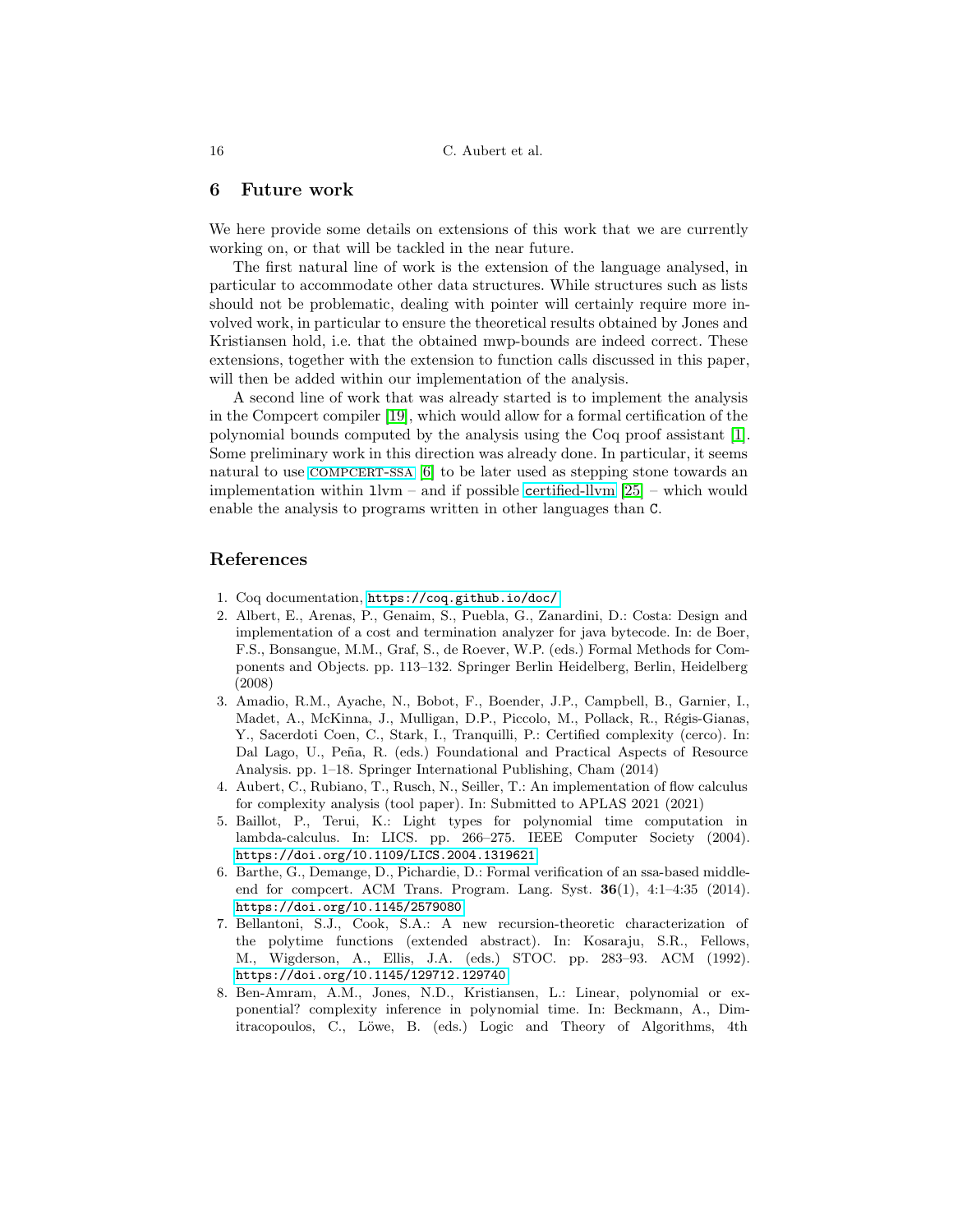Conference on Computability in Europe, CiE 2008, Athens, Greece, June 15-20, 2008, Proceedings. LNCS, vol. 5028, pp. 67–76. Springer (2008). [https://doi.org/10.1007/978-3-540-69407-6\\_7](https://doi.org/10.1007/978-3-540-69407-6_7)

- <span id="page-16-1"></span>9. Cousot, P., Cousot, R.: Abstract interpretation: A unified lattice model for static analysis of programs by construction or approximation of fixpoints. In: Graham, R.M., Harrison, M.A., Sethi, R. (eds.) Conference Record of the Fourth ACM Symposium on Principles of Programming Languages, Los Angeles, California, USA, January 1977. pp. 238–252. ACM (1977). <https://doi.org/10.1145/512950.512973>, <http://dl.acm.org/citation.cfm?id=512950>
- <span id="page-16-2"></span>10. Cousot, P., Cousot, R.: Static determination of dynamic properties of recursive procedures. In: Neuhold, E.J. (ed.) Formal Description of Programming Concepts: Proceedings of the IFIP Working Conference on Formal Description of Programming Concepts, St. Andrews, NB, Canada, August 1-5, 1977. pp. 237–278. North-Holland (1977)
- <span id="page-16-0"></span>11. Dal Lago, U.: A short introduction to implicit computational complexity. In: Bezhanishvili, N., Goranko, V. (eds.) ESSLLI. LNCS, vol. 7388, pp. 89–109. Springer (2011). [https://doi.org/10.1007/978-3-642-31485-8\\_3](https://doi.org/10.1007/978-3-642-31485-8_3)
- <span id="page-16-9"></span>12. Gulwani, S., Mehra, K.K., Chilimbi, T.: Speed: Precise and efficient static estimation of program computational complexity. In: Proceedings of the 36th Annual ACM SIGPLAN-SIGACT Symposium on Principles of Programming Languages. p. 127–139. POPL '09, Association for Computing Machinery, New York, NY, USA (2009). <https://doi.org/10.1145/1480881.1480898>
- <span id="page-16-7"></span>13. Hofmann, M., Moser, G.: Multivariate amortised resource analysis for term rewrite systems. In: Altenkirch, T. (ed.) 13th International Conference on Typed Lambda Calculi and Applications, TLCA 2015, July 1-3, 2015, Warsaw, Poland. LIPIcs, vol. 38, pp. 241–256. Schloss Dagstuhl (2015). <https://doi.org/10.4230/LIPIcs.TLCA.2015.241>, <http://www.dagstuhl.de/dagpub/978-3-939897-87-3>
- <span id="page-16-4"></span>14. Jones, N.D., Kristiansen, L.: A flow calculus of mwp-bounds for complexity analysis. ACM Trans. Comput. Log. 10(4), 28:1–28:41 (2009). <https://doi.org/10.1145/1555746.1555752>
- <span id="page-16-3"></span>15. Jones, N.D., Nielson, F.: Abstract Interpretation: A Semantics-Based Tool for Program Analysis, Handbook of Logic in Computer Science, vol. 4, pp. 527 – 636. Oxford University Press (1995)
- <span id="page-16-8"></span>16. Kristiansen, L., Niggl, K.H.: On the computational complexity of imperative programming languages. Theor. Comput. Sci.  $318(1-2)$ ,  $139-161$  (Jun 2004). <https://doi.org/10.1016/j.tcs.2003.10.016>
- <span id="page-16-6"></span>17. Lafont, Y.: Soft linear logic and polynomial time. Theor. Comput. Sci. 318(1), 163–180 (2004). <https://doi.org/10.1016/j.tcs.2003.10.018>
- <span id="page-16-5"></span>18. Leivant, D.: Stratified functional programs and computational complexity. In: Van Deusen, M.S., Lang, B. (eds.) POPL. pp. 325–333. ACM Press (1993). <https://doi.org/10.1145/158511.158659>
- <span id="page-16-11"></span>19. Leroy, X.: Formal verification of a realistic compiler. Commun. ACM 52(7), 107– 115 (2009). <https://doi.org/10.1145/1538788.1538814>
- <span id="page-16-10"></span>20. Lichtman, B., Hoffmann, J.: Arrays and references in resource aware ML. In: Miller, D. (ed.) 2nd International Conference on Formal Structures for Computation and Deduction, FSCD 2017, September 3-9, 2017, Oxford, UK. LIPIcs, vol. 84, pp. 26:1– 26:20. Schloss Dagstuhl (2017). <https://doi.org/10.4230/LIPIcs.FSCD.2017.26>, <http://www.dagstuhl.de/dagpub/978-3-95977-047-7>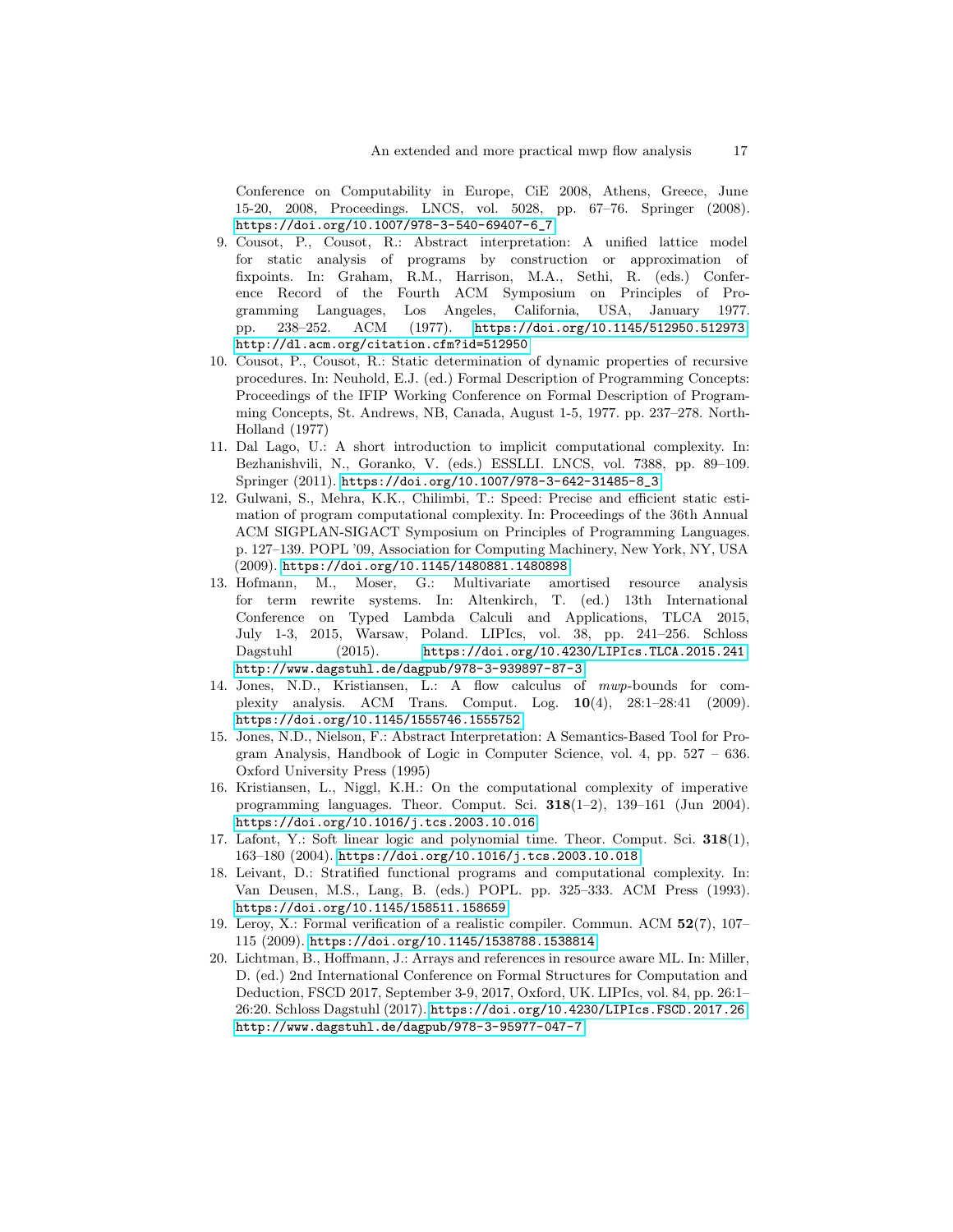### 18 C. Aubert et al.

- <span id="page-17-3"></span><span id="page-17-0"></span>21. Moyen, J.Y.: Resource control graphs. ACM Trans. Comput. Logic 10(4) (Aug 2009). <https://doi.org/10.1145/1555746.1555753>
- 22. Moyen, J., Rubiano, T., Seiller, T.: Loop quasi-invariant chunk detection. In: D'Souza, D., Kumar, K.N. (eds.) ATVA. LNCS, vol. 10482. Springer (2017). [https://doi.org/10.1007/978-3-319-68167-2\\_7](https://doi.org/10.1007/978-3-319-68167-2_7)
- <span id="page-17-1"></span>23. Moyen, J., Rubiano, T., Seiller, T.: Loop quasi-invariant chunk motion by peeling with statement composition. In: Bonfante, G., Moser, G. (eds.) Proceedings 8th Workshop on Developments in Implicit Computational Complexity and 5th Workshop on Foundational and Practical Aspects of Resource Analysis, DICE-FOPARA@ETAPS 2017, Uppsala, Sweden, April 22-23, 2017. EPTCS, vol. 248, pp. 47–59 (2017). <https://doi.org/10.4204/EPTCS.248.9>, <http://arxiv.org/abs/1704.05169>
- <span id="page-17-2"></span>24. Niggl, K., Wunderlich, H.: Certifying polynomial time and linear/polynomial space for imperative programs. SIAM J. Comput.  $35(5)$ ,  $1122-1147$  (2006). <https://doi.org/10.1137/S0097539704445597>
- <span id="page-17-5"></span>25. Zhao, J., Nagarakatte, S., Martin, M.M.K., Zdancewic, S.: Formal verification of ssa-based optimizations for LLVM. In: Boehm, H., Flanagan, C. (eds.) ACM SIGPLAN Conference on Programming Language Design and Implementation, PLDI '13, Seattle, WA, USA, June 16-19, 2013. pp. 175–186. ACM (2013). <https://doi.org/10.1145/2491956.2462164>

# A Technical Appendix on Semi-rings

## <span id="page-17-4"></span>A.1 The mwp semi-ring

<span id="page-17-6"></span>This subsection briefly recall semi-ring definition and proves that the mwp semiring is indeed a semi-ring.

**Definition 2 (Semi-ring).** A semi-ring  $\mathbb{S} = (S, 0, 1, +, \times)$  is specified by a set S and two binary operations  $+$  (addition) and  $\times$  (multiplication) such that  $\{0,1\} \in S$  and

- 1.  $(S, 0, +)$  is a commutative monoid: the operation  $+$  is associative, commutative, and has 0 as the identity element,
- 2.  $(S, 1, \times)$  is a monoid: the operation  $\times$  is associative and has 1 as the identity element,
- 3. the operation  $\times$  distributes with respect to  $+:$  for all  $a, b, c \in S$ ,  $a \times (b+c) =$  $a \times b + a \times c$  and  $(b + c) \times a = b \times a + c \times a$

We call  $S$  a strong semi-ring if, additionally, 0 annihilates  $S$ , i.e.

4.  $0 \times a = a \times 0 = 0$  for all  $a \in S$ .

**Lemma 2 (mwp-semi-ring).** The tuple  $(\{0, m, w, p\}, 0, m, +, \times)$ , with

$$
-0 < m < w < p,
$$
\n
$$
-\alpha + \beta = \begin{cases} \alpha & \text{if } \alpha \geqslant \beta \\ \beta & \text{otherwise} \end{cases}
$$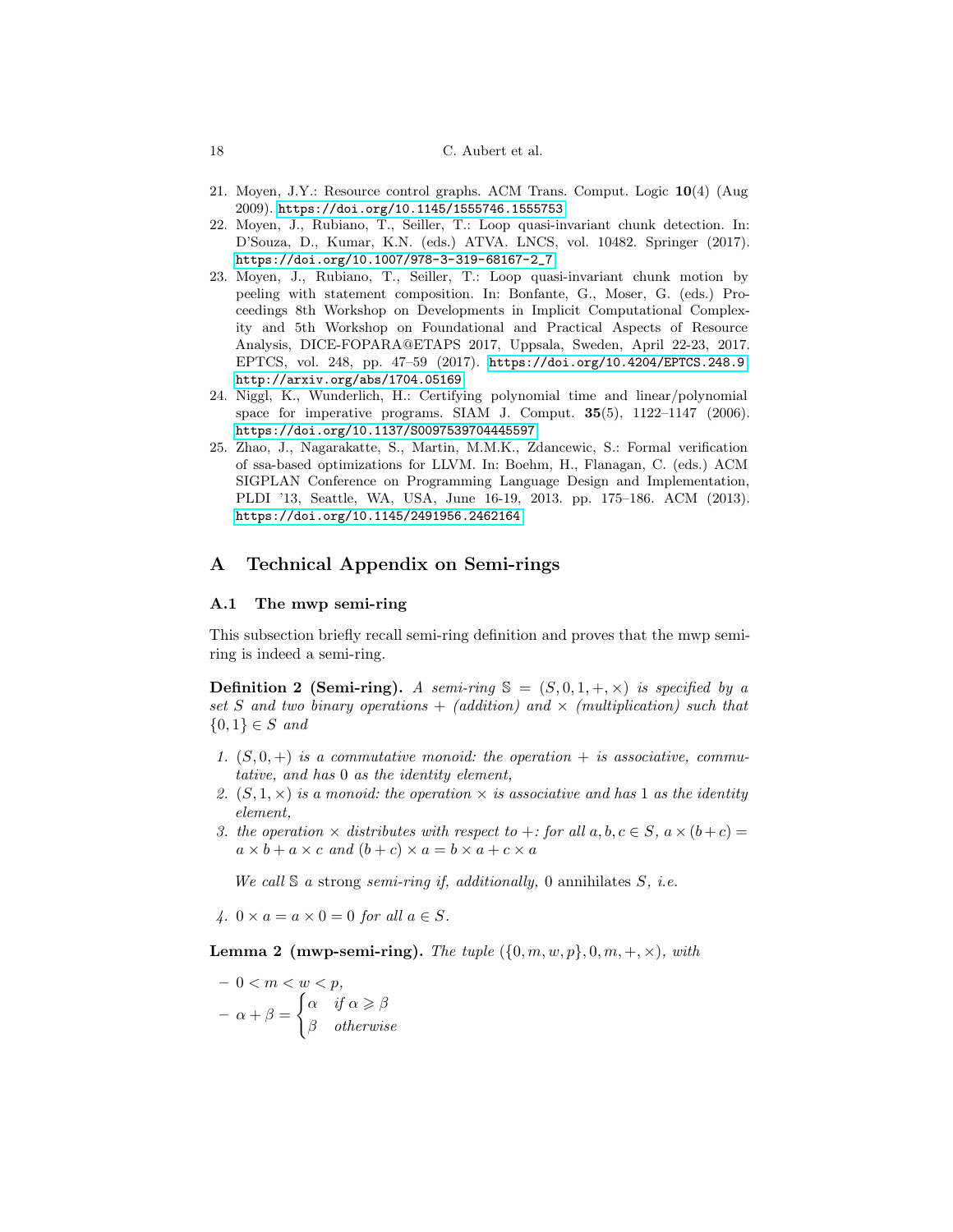$$
- \alpha \times \beta = \begin{cases} \alpha + \beta & \text{if } \alpha \neq 0 \text{ and } \beta \neq 0 \\ 0 & \text{otherwise} \end{cases}
$$

is a strong semi-ring.

*Proof.* We prove that  $({0, m, w, p}, 0, m, +, \times)$  as defined respects the conditions of [Definition 2.](#page-17-6) The proof is straightforward but detailed nevertheless.

 $({0, m, w, p}, 0, +)$  is a commutative monoid We prove that  $({0, m, w, p}, +)$ is a commutative monoid by showing that it is associative, commutative, and has 0 as identity.

 $\implies$   $\alpha + \gamma = \alpha + \beta$ 

Associativity  $(\alpha + \beta) + \gamma = \alpha + (\beta + \gamma)$ Case 1:  $\alpha \geqslant \beta \geqslant \gamma$ 

- Case 2:  $\alpha \geqslant \gamma \geqslant \beta$ 
	- $\alpha=\alpha$  $\alpha + \gamma = \alpha + \gamma$  $\implies$   $(\alpha + \beta) + \gamma = \alpha + (\beta + \gamma)$

 $\alpha=\alpha$ 

 $(\alpha + \beta) + \gamma = \alpha + (\beta + \gamma)$ 

Case 3:  $\beta \ge \alpha \ge \gamma$ 

 $\beta = \beta$  $\implies$   $\beta + \gamma = \alpha + \beta$  $\implies$   $(\alpha + \beta) + \gamma = \alpha + (\beta + \gamma)$ 

Case 4:  $\beta \geqslant \gamma \geqslant \alpha$ 

$$
\beta = \beta
$$
  
\n
$$
\implies \qquad \beta + \gamma = \alpha + \beta
$$
  
\n
$$
\implies (\alpha + \beta) + \gamma = \alpha + (\beta + \gamma)
$$

Case 5:  $\gamma \geqslant \alpha \geqslant \beta$ 

$$
\gamma = \gamma
$$
  
\n
$$
\Rightarrow \qquad \alpha + \gamma = \alpha + \gamma
$$
  
\n
$$
\Rightarrow \qquad (\alpha + \beta) + \gamma = \alpha + (\beta + \gamma)
$$

Case 6:  $\gamma \geqslant \beta \geqslant \alpha$ 

$$
\gamma = \gamma
$$
  
\n
$$
\implies \qquad \beta + \gamma = \alpha + \gamma
$$
  
\n
$$
\implies (\alpha + \beta) + \gamma = \alpha + (\beta + \gamma)
$$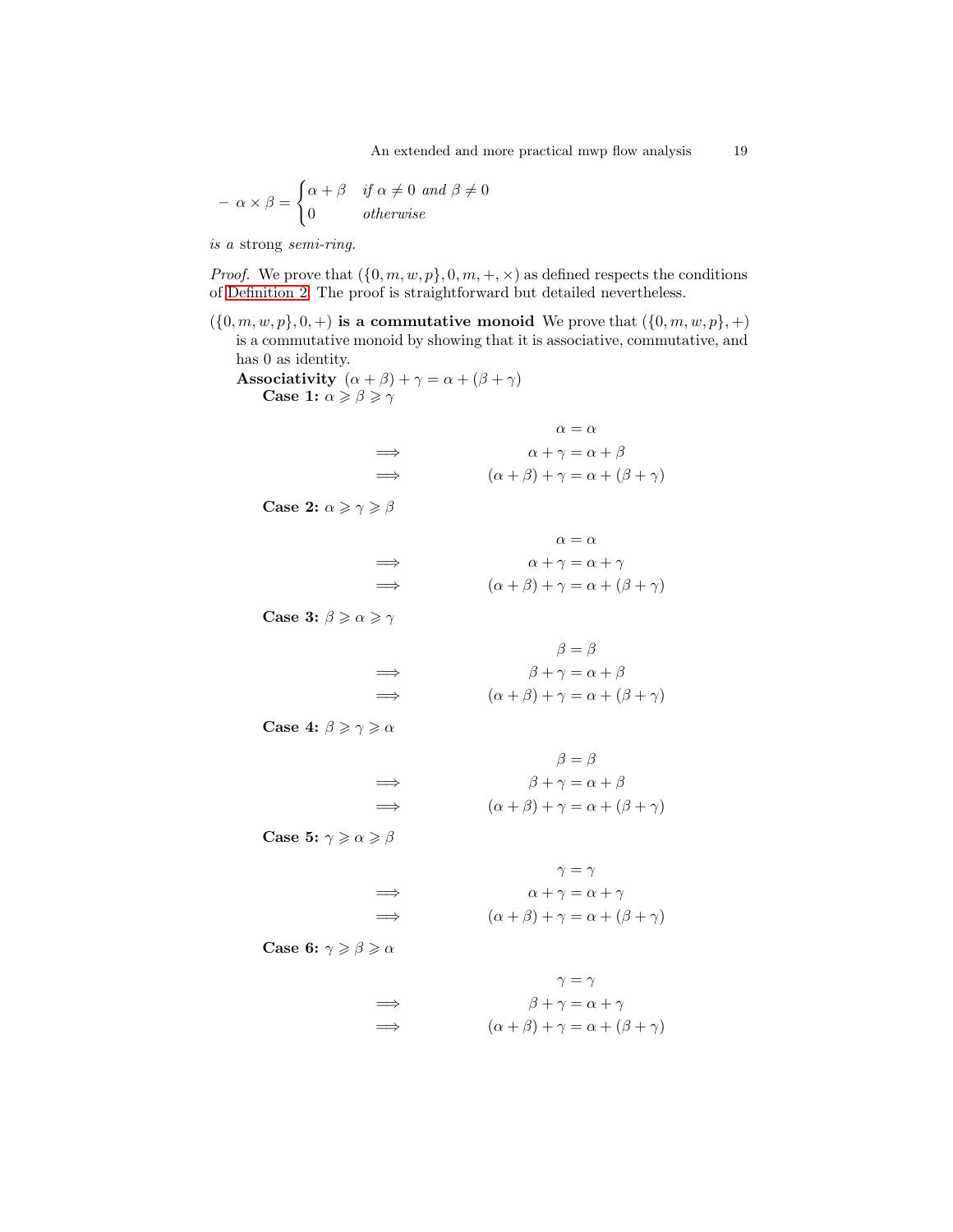20 C. Aubert et al.

Commutative Property Both cases are immediate:

Case 1:  $\alpha \ge \beta \implies \alpha + \beta = \alpha = \beta + \alpha$ Case 2:  $\beta \ge \alpha \implies \alpha + \beta = \beta = \beta + \alpha$ Identity element is 0

 $0 + 0 = 0$   $0 + m = m$   $0 + w = w$   $0 + p = p$ 

 $(\{0,m,w,p\},m,\times)$  is a monoid We now prove that  $(\{0,m,w,p\},m,\times)$  is a monoid by showing that it is associative, has  $m$  as identity, and has 0 as the annihilator.

Associativity  $(\alpha \times \beta) \times \gamma = \alpha \times (\beta \times \gamma)$ 

Case 1:  $\alpha, \beta, \gamma \in \{m, w, p\}$ 

 $\alpha \times \beta = \alpha + \beta$  Associativity of operation + is shown in the proof of the commutative monoid,  $({0, m, w, p}, +)$ .

**Case 2:**  $\alpha$ ,  $\beta$ , or  $\gamma$  equals 0

By definition of multiplication, the product is 0.

Identity element is m

```
0 \times m = 0 = m \times 0m \times m = m = m \times mw \times m = w = m \times wp \times m = p = m \times p
```
0 annihilates  $\{0, m, w, p\}$ 

$$
0 \times 0 = 0 = 0 \times 0
$$
  

$$
m \times 0 = 0 = 0 \times m
$$
  

$$
w \times 0 = 0 = 0 \times w
$$
  

$$
p \times 0 = 0 = 0 \times p
$$

Distribution of multiplication over addition We conclude by proving that  $\times$  distributes over  $+$ .

Right Distribution  $\alpha \times (\beta + \gamma) = (\alpha \times \beta) + (\alpha \times \gamma)$ Case 1:  $\beta \geqslant \gamma$ 

$$
\Rightarrow \qquad \alpha \times \beta = \alpha \times \beta
$$
  

$$
\Rightarrow \qquad \alpha \times (\beta + \gamma) = (\alpha \times \beta) + (\alpha \times \gamma)
$$

Case 2:  $\gamma \geqslant \beta$ 

 $\implies \qquad \qquad \alpha \times \gamma = \alpha \times \gamma$  $\Rightarrow \qquad \alpha \times (\beta + \gamma) = (\alpha \times \beta) + (\alpha \times \gamma)$ 

Left Distribution  $(\alpha + \beta) \times \gamma = (\alpha \times \gamma) + (\beta \times \gamma)$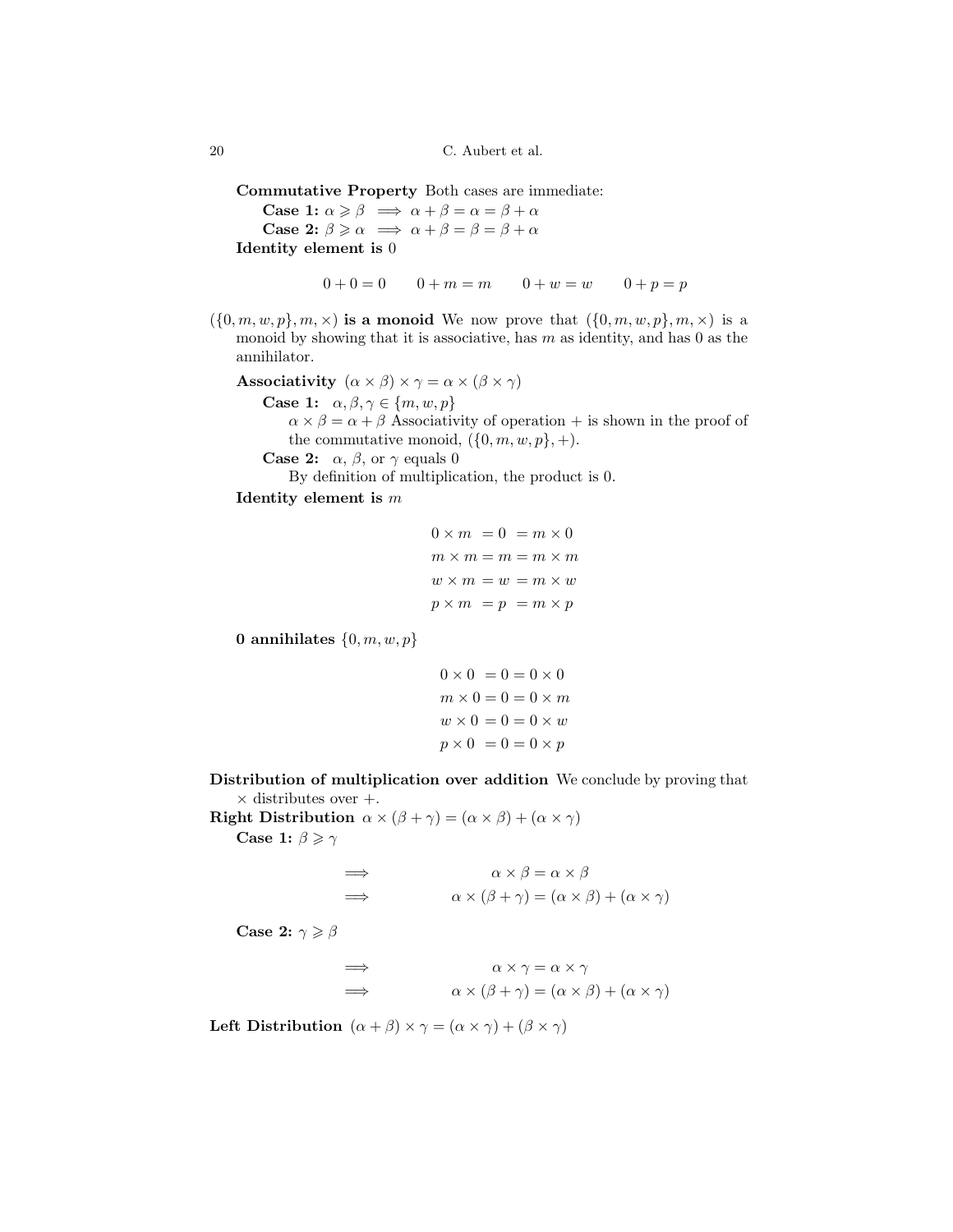Case 1:  $\alpha \geqslant \beta$ 

$$
\Rightarrow \qquad \alpha \times \gamma = \alpha \times \gamma
$$
  
\n
$$
\Rightarrow \qquad (\alpha + \beta) \times \gamma = (\alpha \times \gamma) + (\beta \times \gamma)
$$

Case 3:  $\beta \geqslant \alpha$ 

$$
\Rightarrow \qquad \beta \times \gamma = \beta \times \gamma
$$
  
\n
$$
\Rightarrow \qquad (\alpha + \beta) \times \gamma = (\alpha \times \gamma) + (\beta \times \gamma)
$$

#### <span id="page-20-0"></span>A.2 Matrix Semi-ring

<span id="page-20-1"></span>This subsection explains and details how matrices with coefficients in a semi-ring can be used to construct semi-rings.

**Lemma 3.** Given a strong semi-ring  $\mathbb{S} = (S, 0, 1, +, \times)$ , we define the tuple  $\mathbb{M} = (M, 0, 1, +, \times), \text{ with}$ 

- M the set of all  $n \times n$  matrices over S, for all  $n \in \mathbb{N}$ ,
- 0 defined by  $M = 0$  iff  $M_{ij} = 0$  for all i and j,
- $-1$  defined by  $M = 1$  iff  $M_{ij} = 1$  for  $i = j$ ,  $M_{ij} = 0$  otherwise,
- $+$  defined by  $C = A + B$  iff  $C_{ij} = A_{ij} + B_{ij}$ ,
- $\times$  defined by  $C = A \times B$  iff  $C_{ij} = \sum_{k=1}^{n} A_{ik} \times B_{kj}$ ,

is a strong semi-ring.

*Proof.* We prove that  $M = (M, 0, 1, +, \times)$  as defined respects the conditions of [Definition 2.](#page-17-6) Let  $A, B, C$  be  $n \times n$  matrices over S where  $n \in \mathbb{N}$ .

 $(M, 0, 1, +)$  is a commutative monoid We first prove that  $(M, +)$  is a commutative monoid by showing that it is associative, commutative, and has 0 as identity.

Associativity  $(A+B)+C = A+(B+C)$  iff  $((A+B)+C)_{ij} = (A+(B+C))_{ij}$ for all  $i, j$ .

$$
((A + B) + C)_{ij} = (A + B)_{ij} + C_{ij}
$$
  
\n
$$
= (A_{ij} + B_{ij}) + C_{ij}
$$
  
\n
$$
= A_{ij} + (B_{ij} + C_{ij})
$$
 (by associativity of +)  
\n
$$
= A_{ij} + (B + C)_{ij}
$$
  
\n
$$
= (A + (B + C))_{ij}
$$

Commutative Property  $A + B = B + A$  iff  $(A + B)_{ij} = (B + A)_{ij}$  for all i, j.

$$
(A + B)_{ij} = A_{ij} + B_{ij}
$$
  
=  $B_{ij} + A_{ij}$  (by commutativity of +)  
=  $(B + A)_{ij}$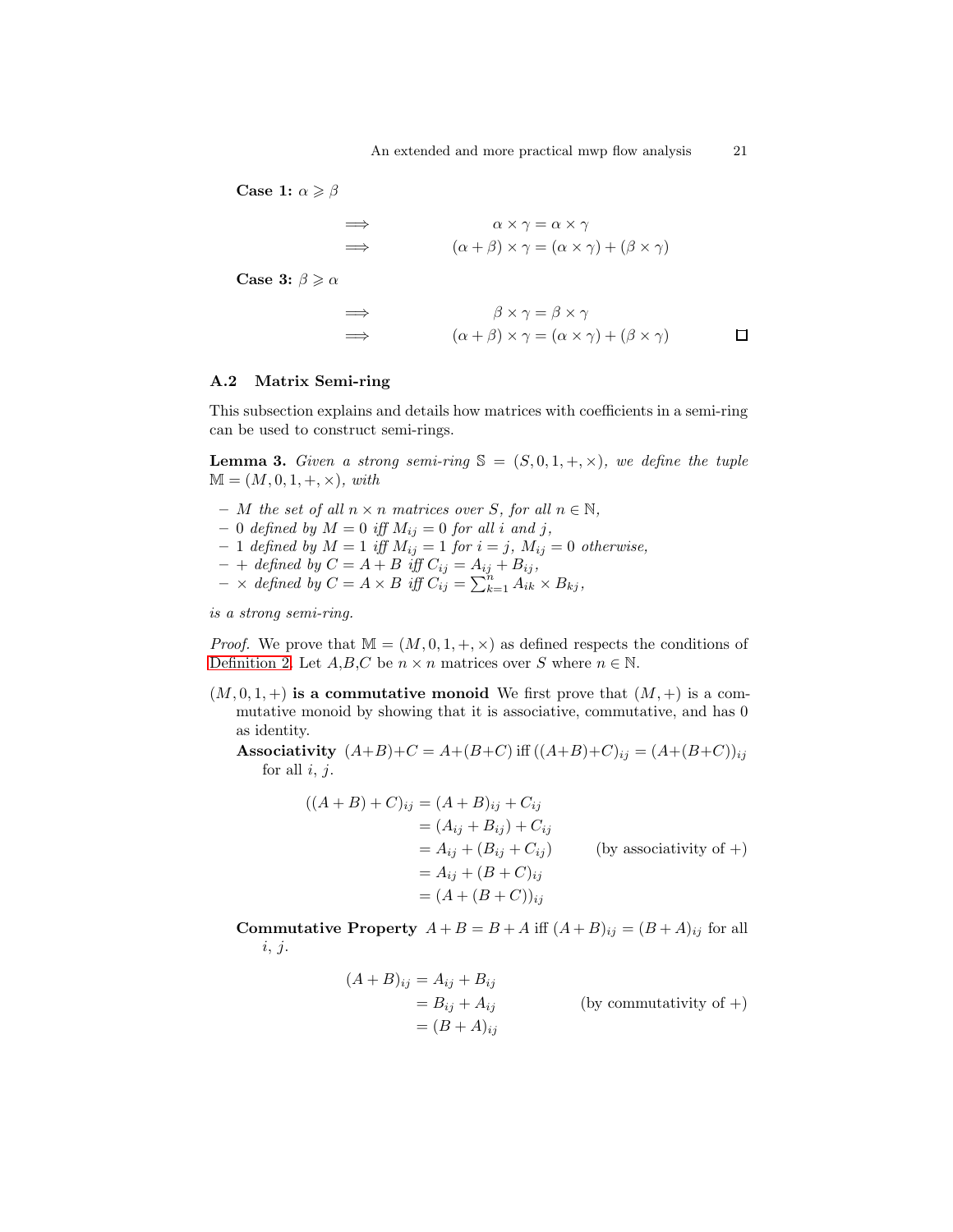**Identity element is** 0 Let  $A = 0$ , then  $A_{ij} = 0$  for all i, j, and 0 is the identity element iff  $A_{ij} + B_{ij} = B_{ij}$  for all *i*, *j* 

$$
(A + B)_{ij} = A_{ij} + B_{ij}
$$
  
= 0 + B<sub>ij</sub> (by identity of +)  
= B<sub>ij</sub>

 $(M, 1, \times)$  is a monoid We now prove that  $(M, \times)$  is a monoid by showing that it is associative and has 1 as identity.

Associativity  $(A \times B) \times C = A \times (B \times C)$  iff  $((A \times B) \times C)_{ij} = (A \times (B \times C))_{ij}$ for all  $i, j$ .

$$
((A \times B) \times C)_{ij} = \left(\sum_{k=1}^{n} A_{ik} \times B_{kj}\right) \times C
$$
  
\n
$$
= \sum_{l=1}^{n} \left(\sum_{k=1}^{n} A_{ik} \times B_{kj}\right)_{il} \times C_{lj}
$$
  
\n
$$
= \sum_{l=1}^{n} \sum_{k=1}^{n} (A_{ik} \times B_{kl}) \times C_{lj}
$$
  
\n
$$
= \sum_{k=1}^{n} \sum_{l=1}^{n} A_{ik} \times (B_{kl} \times C_{lj}) \qquad \text{(by assoc. of } \times \text{)}
$$
  
\n
$$
= \sum_{k=1}^{n} A_{ik} \times \left(\sum_{l=1}^{n} B_{il} \times C_{lj}\right)_{kj}
$$
  
\n
$$
= A \times \left(\sum_{l=1}^{n} B_{il} \times C_{lj}\right)
$$
  
\n
$$
= (A \times (B \times C))_{ij}
$$

**Identity element is**  $1 \, A \times B = B$  and  $B \times A = B$  where  $A = 1$  iff  $A_{ij} = 1$ for  $i = j$  and  $A_{ij} = 0$  otherwise.

$$
(A \times B)_{ij} = \sum_{k=1}^{n} A_{ik} \times B_{kj}
$$
  
\n
$$
= (A_{ii} \times B_{ij}) + \sum_{k=1, k \neq i}^{n} A_{ik} \times B_{kj}
$$
  
\n
$$
= (1 \times B_{ij}) + \sum_{k=1, k \neq i}^{n} 0 \times B_{kj}
$$
 (by def. of 1)  
\n
$$
= (1 \times B_{ij}) + \sum_{k=1, k \neq i}^{n} 0
$$
 (by annihilation prop. of 0)  
\n
$$
= (1 \times B_{ij})
$$
 (by identity of +)  
\n
$$
= B_{ij}
$$
 (by identity of x)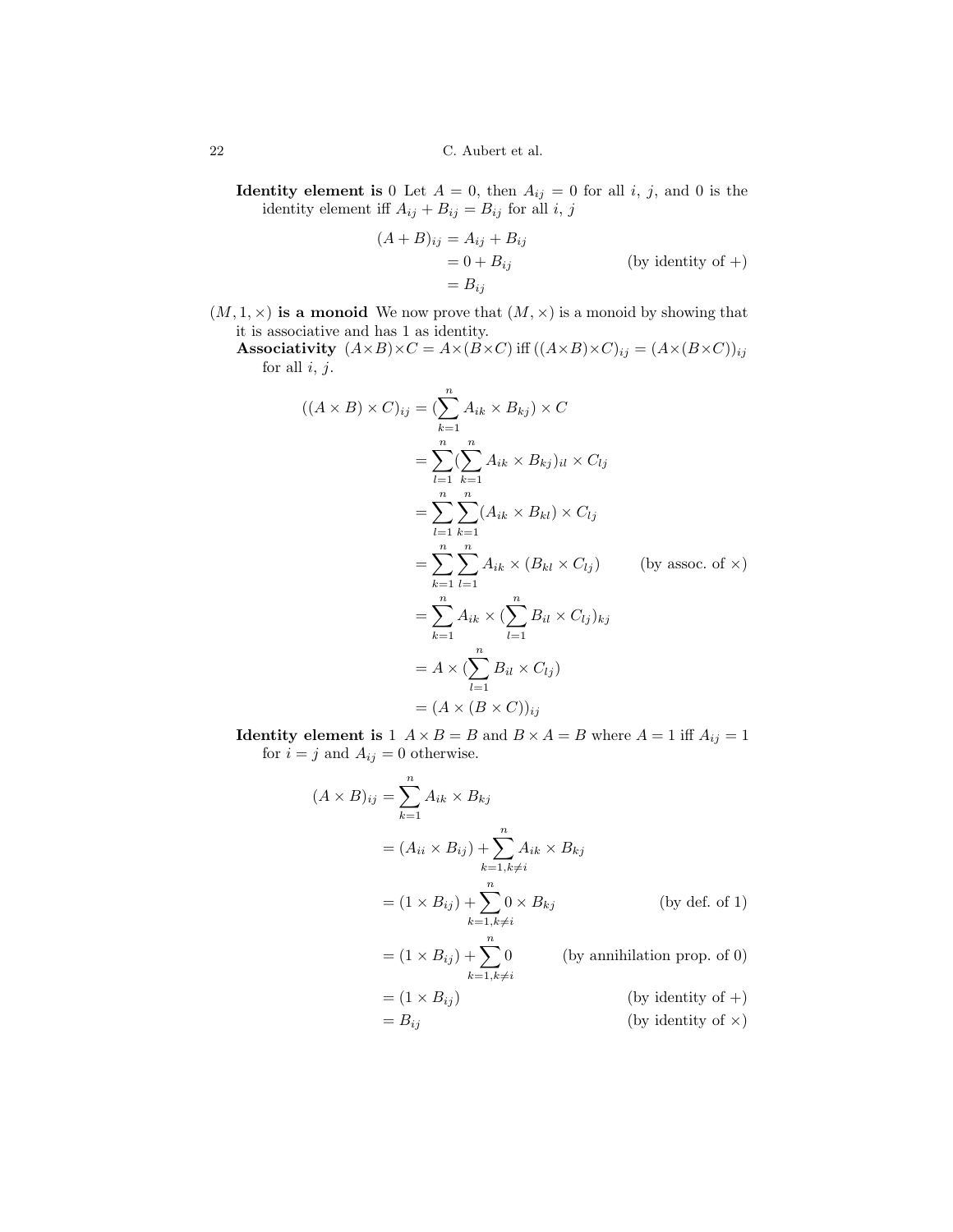$$
(B \times A)_{ij} = \sum_{k=1}^{n} B_{ik} \times A_{kj}
$$
  
\n
$$
= (B_{ij} \times A_{jj}) + \sum_{k=1, k \neq j}^{n} B_{ik} \times A_{kj}
$$
  
\n
$$
= (B_{ij} \times 1) + \sum_{k=1, k \neq j}^{n} B_{ik} \times 0
$$
 (by def. of 1)  
\n
$$
= (B_{ij} \times 1) + \sum_{k=1, k \neq j}^{n} 0
$$
 (by annihilation prop. of 0)  
\n
$$
= (B_{ij} \times 1)
$$
 (by identity of +)  
\n
$$
= B_{ij}
$$
 (by identity of ×)

0 **annihilates**  $M \times B = 0$  and  $B \times A = 0$  where  $A = 0$  iff  $A_{ij} = 0$  for all i, j.

$$
(A \times B)_{ij} = \sum_{k=1}^{n} A_{ik} \times B_{kj}
$$
  
= 
$$
\sum_{k=1}^{n} 0 \times B_{kj}
$$
 (by def. of 0)  
= 
$$
\sum_{k=1}^{n} 0
$$
 (by annihilation prop. of 0)  
= 0

$$
(B \times A)_{ij} = \sum_{k=1}^{n} B_{ik} \times A_{kj}
$$
  
= 
$$
\sum_{k=1}^{n} B_{kj} \times 0
$$
 (by def. of 0)  
= 
$$
\sum_{k=1}^{n} 0
$$
 (by annihilation prop. of 0)  
= 0

# Distribution of multiplication over addition

**Right Distribution**  $A \times (B+C) = (A \times B) + (A \times C)$  iff  $(A \times (B+C))_{ij} =$  $((A \times B) + (A \times C))_{ij}$  for all *i*, *j*.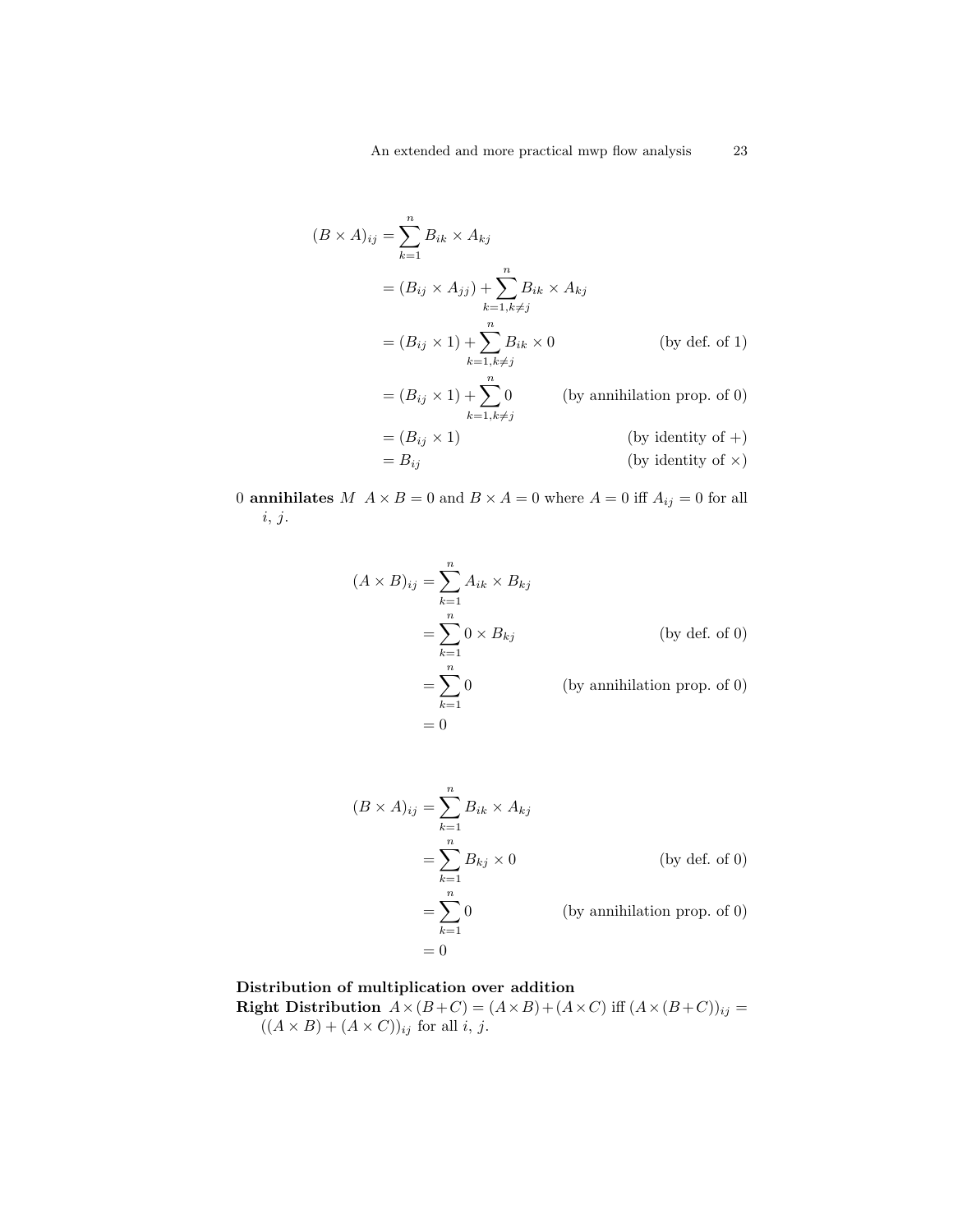$$
A \times (B + C))_{ij} = \sum_{k=1}^{n} (A_{ik} \times (B_{kj} + C_{kj}))
$$
  
= 
$$
\sum_{k=1}^{n} ((A_{ik} \times B_{kj}) + (A_{ik} \times C_{kj}))
$$

(by right distribution of  $\times)$ 

$$
= \sum_{k=1}^{n} (A_{ik} \times B_{kj}) + \sum_{k=1}^{n} (A_{ik} \times C_{kj})
$$

$$
= (A \times B)_{ij} + (A \times C)_{ij}
$$

$$
= ((A \times B) + (A \times C))_{ij}
$$

Left Distribution  $(A+B)\times C = (A\times C)+(B\times C)$  iff  $((A+B)\times C)_{ij} =$  $((A \times C) + (B \times C))_{ij}$  for all *i*, *j*.

$$
((A + B) \times C)_{ij} = \sum_{k=1}^{n} ((A_{ik} + B_{ik}) \times C_{kj})
$$
  
= 
$$
\sum_{k=1}^{n} ((A_{ik} \times C_{kj}) + (B_{ik} \times C_{kj}))
$$
  
(by left distribution of ×)  
= 
$$
\sum_{k=1}^{n} (A_{ik} \times C_{kj}) + \sum_{k=1}^{n} (B_{ik} \times C_{kj})
$$

$$
= \sum_{k=1} (A_{ik} \times C_{kj}) + \sum_{k=1} (B_{ik} \times C_{kj})
$$
  

$$
= (A \times C)_{ij} + (B \times C)_{ij}
$$
  

$$
= ((A \times C) + (B \times C))_{ij}
$$

For simplicity, we will write  $M$  as  $M(S) = (M(S), 0, 1, +, \times)$ .

## <span id="page-23-0"></span>A.3 Choices Semi-ring

This subsection explains and details how functions into semi-ring coefficients can be used to construct semi-rings, and the interplay between this construction and the matrix semi-ring from the previous subsection.

<span id="page-23-1"></span>**Lemma 4.** Given a strong semi-ring  $\mathbb{S} = (S, 0, 1, +, \times)$  and a set A, the tuple  $\mathbb{F} = (F, 0, 1, \boxplus, \boxtimes), \text{ with}$ 

- $-$  F the set of functions from A to S,
- $0$  the constant function  $0(a) = 0$  for all  $a \in A$ ,
- $-1$  the constant function  $1(a) = 1$  for all  $a \in A$ ,
- $-\,\boxplus$  defined componentwise:  $(f \boxplus g)(a) = (f(a)) + (g(a)),$  for all f, g in F and  $a \in A$ ,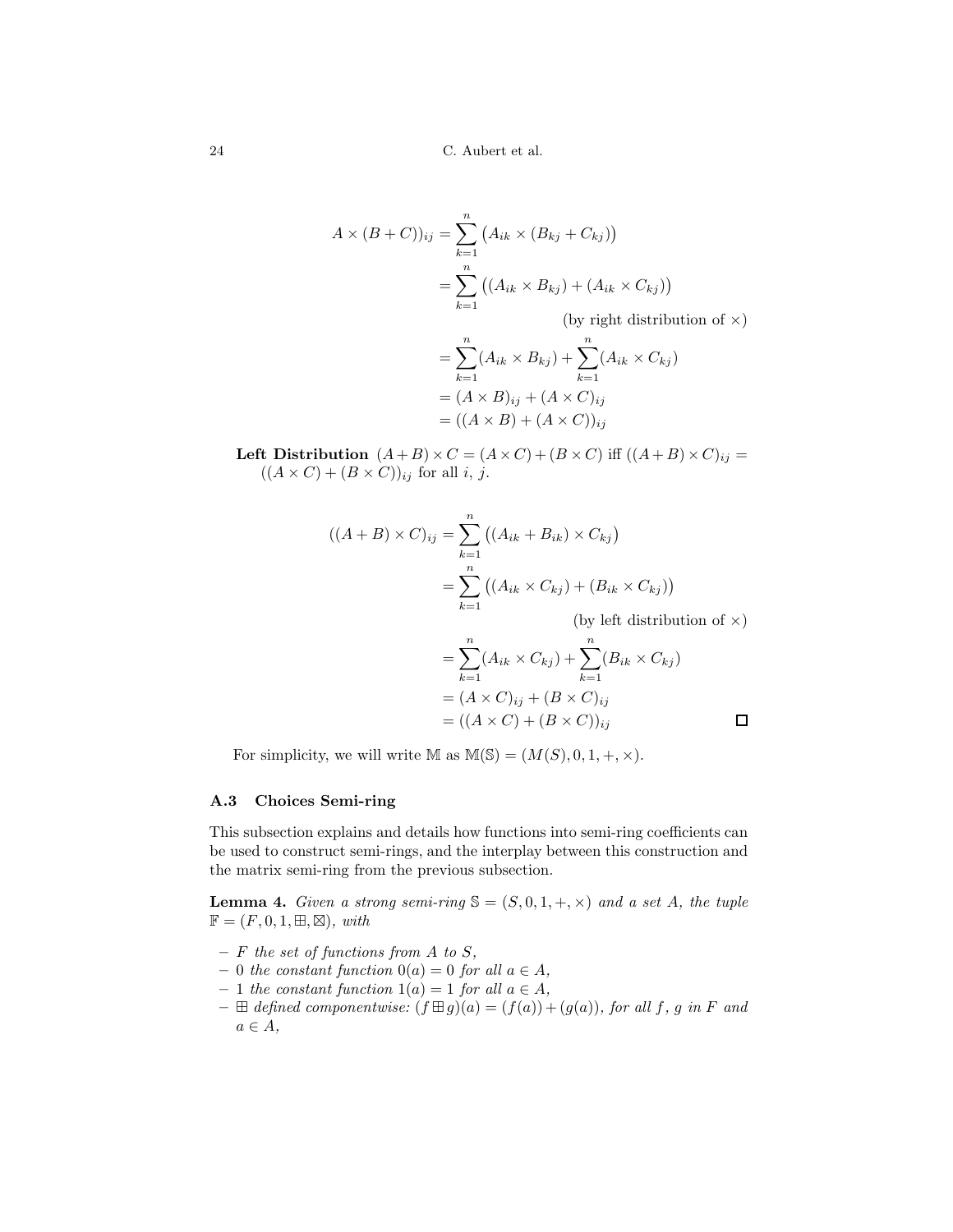- $\boxtimes defined componentwise: (f \boxtimes g)(a) = (f(a)) \times (g(a)),$  for all f, g in F and  $a \in A$ ,
- is a strong semi-ring.
- *Proof.*  $(F, 0, \boxplus)$  is a commutative monoid We first prove that  $(F, 0, \boxplus)$  is a commutative monoid by showing that it is associative, commutative, and has 0 as identity.

Associativity

$$
((f \boxplus g) \boxplus h)(a) = (f(a) + g(a)) + h(a)
$$
  
=  $f(a) + (g(a) + h(a))$  (by assoc. of +)  
=  $(f \boxplus (g \boxplus h))(a)$  (by def. of  $\boxplus$ )

Commutativity

$$
(f \boxplus g)(a) = f(a) + g(a)
$$
  
= g(a) + f(a) (by commutativity of +)  
= (g \boxplus f)(a) (by def. of  $\boxplus$ )

Identity element is 0

$$
(0 \boxplus f)(a) = 0(a) + f(a)
$$
  
= 0 + f(a) (by def. of 0)  
= f(a) (by identity prop of +)

 $(F, 1, \mathbb{Z})$  is a monoid We now prove that  $(F, 1, \mathbb{Z})$  is a monoid by showing that it is associative and has 1 as identity. Associativity

$$
((f \boxtimes g) \boxtimes h)(a) = (f(a) \times g(a)) \times h(a)
$$
  
=  $f(a) \times (g(a) \times h(a))$  (by assoc. of x)  
=  $(f \boxtimes (g \boxtimes h))(a)$  (by def. of  $\boxtimes$ )

Identity element is 1

$$
(1 \boxtimes f)(a) = 1(a) \times f(a)
$$
  
= 1 \times f(a) (by def. of 1)  
= f(a) (by identity prop of x)

Distribution of multiplication over addition We conclude by proving that ⊠ distributes over ⊞.

Right Distribution

$$
(f \boxtimes (g \boxplus h))(a) = f(a) \times (g(a) + h(a))
$$
  
=  $(f(a) \times g(a)) + (f(a) \times h(a))$   
(by right distribution of x)  
=  $((f \boxtimes g) \boxplus (f \boxtimes h))(a)$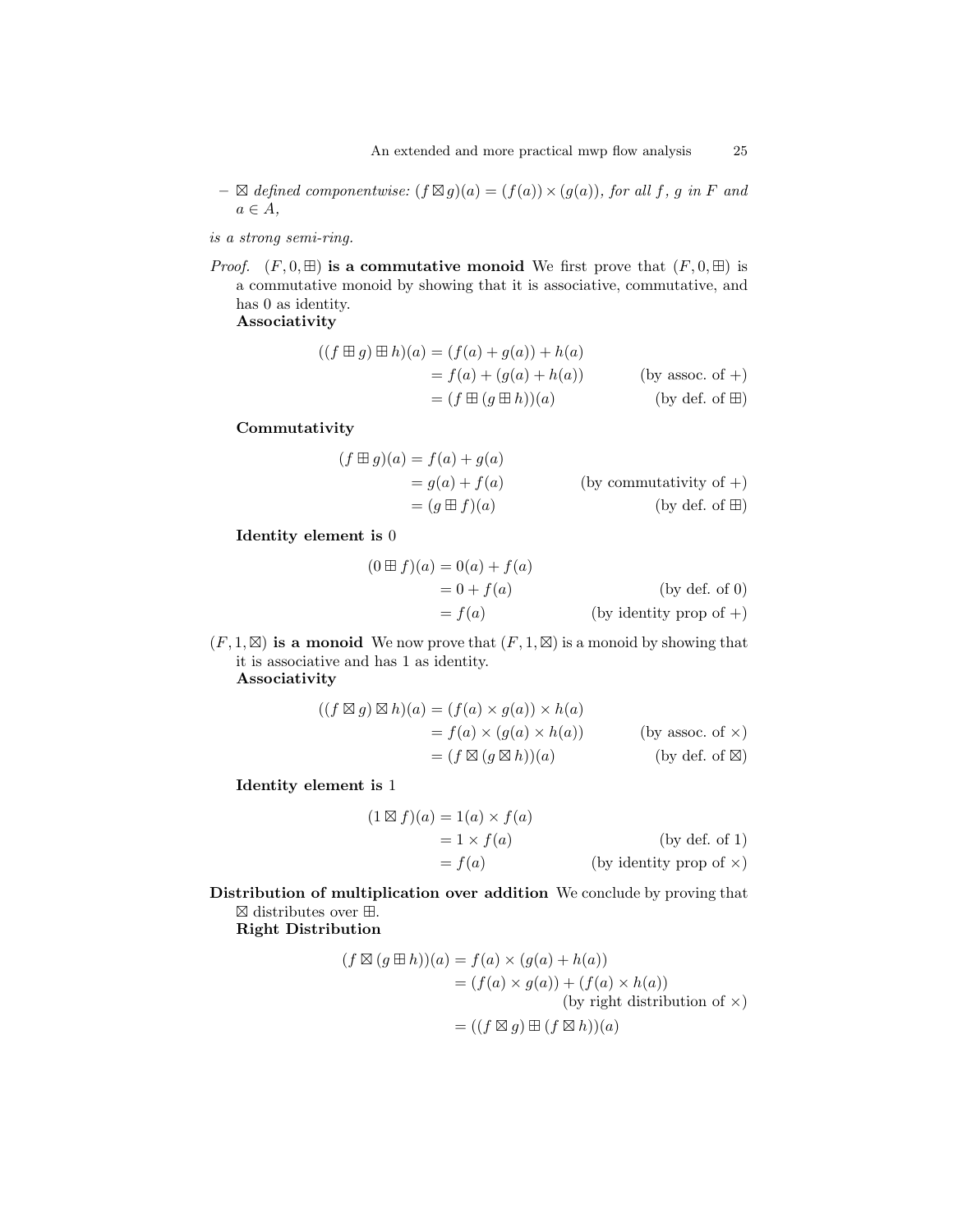26 C. Aubert et al.

#### Left Distribution

$$
((f \boxplus g) \boxtimes h)(a) = (f(a) + g(a)) \times h(a)
$$
  
=  $(f(a) \times h(a)) + (g(a) \times h(a))$   
(by left distribution of  $\times$ )  
=  $((f \boxtimes h) \boxplus (g \boxtimes h))(a)$ 

 $0$  annihilates  $F$ 

$$
(0 \boxtimes f)(a) = 0(a) \times f(a)
$$
  
= 0 \times f(a) (by def. of 0)  
= 0 (by annihilation prop of 0)

| $(f \boxtimes 0)(a) = f(a) \times 0(a)$ |                               |
|-----------------------------------------|-------------------------------|
| $= f(a) \times 0$                       | (by def. of 0)                |
| $= 0$                                   | $(by$ annihilation prop of 0) |

 $\Box$ 

<span id="page-25-1"></span>For simplicity, we will write  $\mathbb F$  as  $A \to \mathbb S = (A \to S, 0, 1, +, \times)$ .

**Definition 3.** We say two semi-rings  $\mathbb{S} = (S, 0, 1, +, \times)$  and  $\mathbb{T} = (T, 0, 1, \mathbb{H}, \mathbb{Z})$ are isomorphic and write  $\mathbb{S} \cong \mathbb{T}$  if there exists  $g : S \to T$  such that

 $- g$  is a bijection,  $-g(0) = 0,$  $- g(1) = 1,$  $-g(s_1 + s_2) = g(s_1) \boxplus g(s_2)$  for all  $s_1, s_2 \in S$  $-g(s_1 \times s_2) = g(s_1) \boxtimes g(s_2)$  for all  $s_1, s_2 \in S$ 

<span id="page-25-0"></span>For simplicity, we write  $g : \mathbb{S} \to \mathbb{T}$  for such morphisms.

**Lemma 5.** For all set A and strong semi-ring S,  $M(A \rightarrow S) \cong A \rightarrow M(S)$ .

*Proof.* First, observe that by Lemmas [3](#page-20-1) and [4,](#page-23-1) both  $A \to M(\mathbb{S})$  and  $M(A \to \mathbb{S})$ are strong semi-rings, and we write  $0_f$  (resp.  $0_M$ ) and  $1_f$  (resp.  $1_M$ ) for the 0 and 1 elements of  $A \to \mathbb{M}(\mathbb{S})$  (resp. of  $\mathbb{M}(A \to \mathbb{S})$ ). Now we have to prove that we can construct a bijection  $g : M(A \to S) \to (A \to M(S))$  that respects the conditions of [Definition 3.](#page-25-1)

We define g and  $g^{-1}$  at the same time, then show that they are indeed inverses:

 $g: M(A \to S) \to (A \to M(S))$  Given  $M \in M(A \to S)$  of size  $n \times n$ , we let  $g(M) \in A \to M(S)$  be the function that maps  $a \in A$  to M where the same argument a has been applied to the functions  $f_{1,1}, \ldots, f_{n,n}$ . Graphically: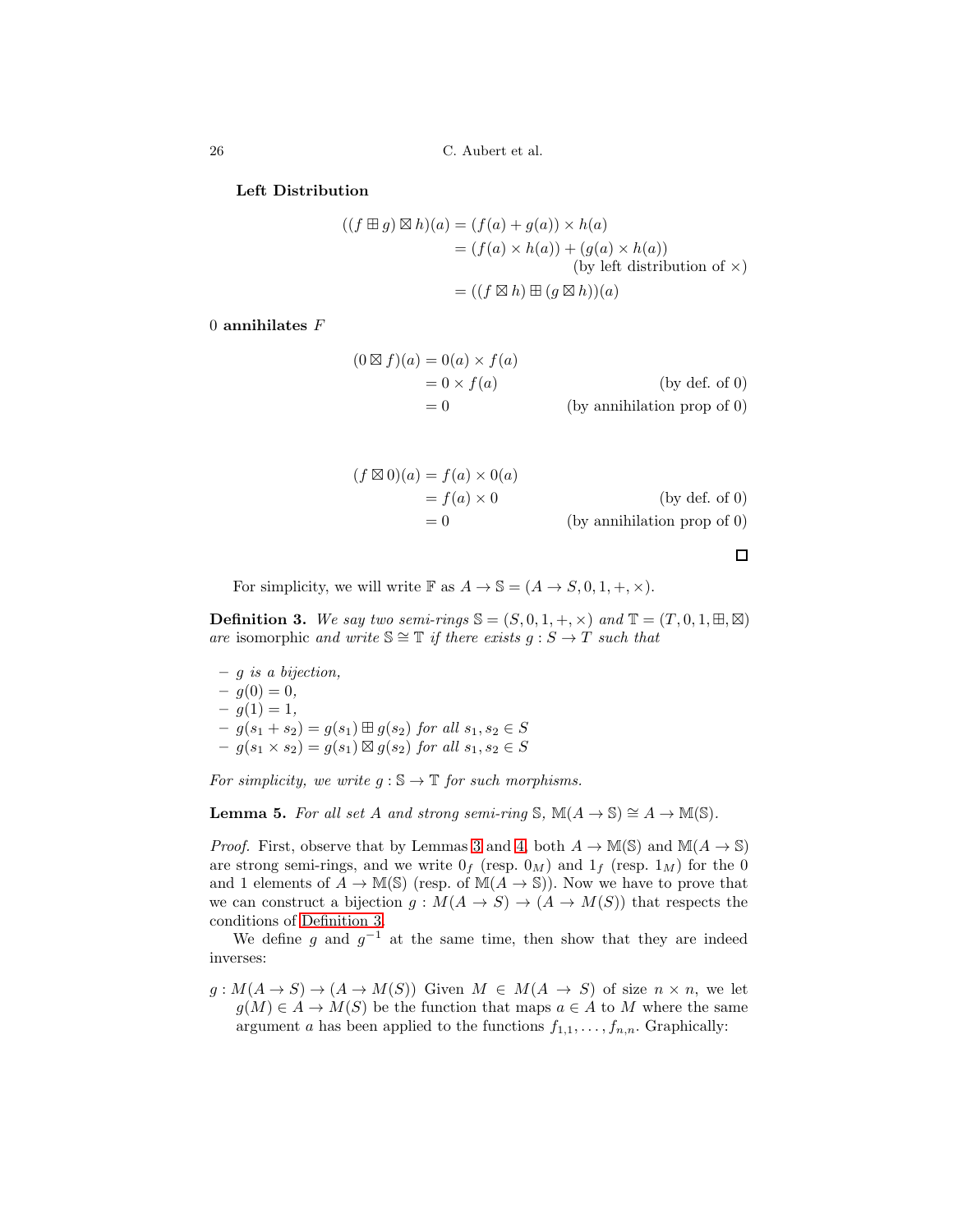$$
g(M)a = g(\begin{pmatrix} M_{1,1} & \dots & M_{1,n} \\ \vdots & \ddots & \vdots \\ M_{n,1} & \dots & M_{n,n} \end{pmatrix})a = \begin{pmatrix} M_{1,1}a & \dots & M_{1,n}a \\ \vdots & \ddots & \vdots \\ M_{n,1}a & \dots & M_{n,n}a \end{pmatrix}
$$

Below, we write  $f_M$  for  $g(M)$ .

 $g^{-1}:(A\to M(S))\to M(A\to S)$  Given  $f\in A\to M(S)$ , we define  $g^{-1}(f)\in$  $M(A \to S)$  to be the matrix of size  $n \times n$ , for  $n \times n$  the size of the matrix returned by f, such that  $(g^{-1}(f))_{i,j}$  is the function that maps  $a \in A$  to  $(f(a))_{i,j}$  for all i, j. Graphically:

$$
g^{-1}(f)a = \begin{pmatrix} (fa)_{1,1} & \dots & (fa)_{1,n} \\ \vdots & \ddots & \vdots \\ (fa)_{n,1} & \dots & (fa)_{n,n} \end{pmatrix}
$$

Below, we write  $M_f$  for  $g^{-1}(f)$ .

g is a bijection We first prove that  $g \circ g^{-1} = g^{-1} \circ g = id$ .  $(g^{-1} \circ g)(M) = M$ 

$$
(g^{-1} \circ g)(M) = g^{-1}(g(M))
$$
  
=  $g^{-1}(f_M)$  (where  $(f_M(a))_{ij} = M_{ij}(a)$ )  
=  $M$ 

$$
(g \circ g^{-1})(f) = f
$$
  
\n
$$
(g \circ g^{-1})(f) = g(g^{-1}(f))
$$
  
\n
$$
= g(M_f)
$$
 (where  $(M_f)_{ij}a = (f(a))_{ij}$ )  
\n
$$
= f
$$

 $g(0_M) = 0_f$  Let  $f = g(0_M)$ , then  $f = 0_f$  iff  $f(a)_{ij} = 0_S$  for all i, j.

$$
f(a)_{ij} = (0_M)_{ij}(a)
$$
  
= 0<sub>f</sub>(a)  
= 0<sub>S</sub> (by def. of 0<sub>M</sub>)  
(by def. of 0<sub>f</sub>)

 $g(1_M) = 1_f$  Let  $f = g(1_M)$ , then  $f = 1_f$  iff  $f(a)_{ij} = 1_g$  for all  $i = j$  and  $f(a)_{ij} = 0$ <sub>S</sub> otherwise. Case 1:  $i = j$ 

$$
f(a)_{ij} = (1_M)_{ij}(a)
$$
  
= 1<sub>f</sub>(a) (by def. of 1<sub>M</sub>)  
= 1<sub>S</sub> (by def. of 1<sub>f</sub>)

Case 2:  $i \neq j$ 

$$
f(a)_{ij} = (1_M)_{ij}(a)
$$
  
= 0<sub>f</sub>(a) (by def. of 1<sub>M</sub>)  
= 0<sub>S</sub> (by def. of 0<sub>f</sub>)